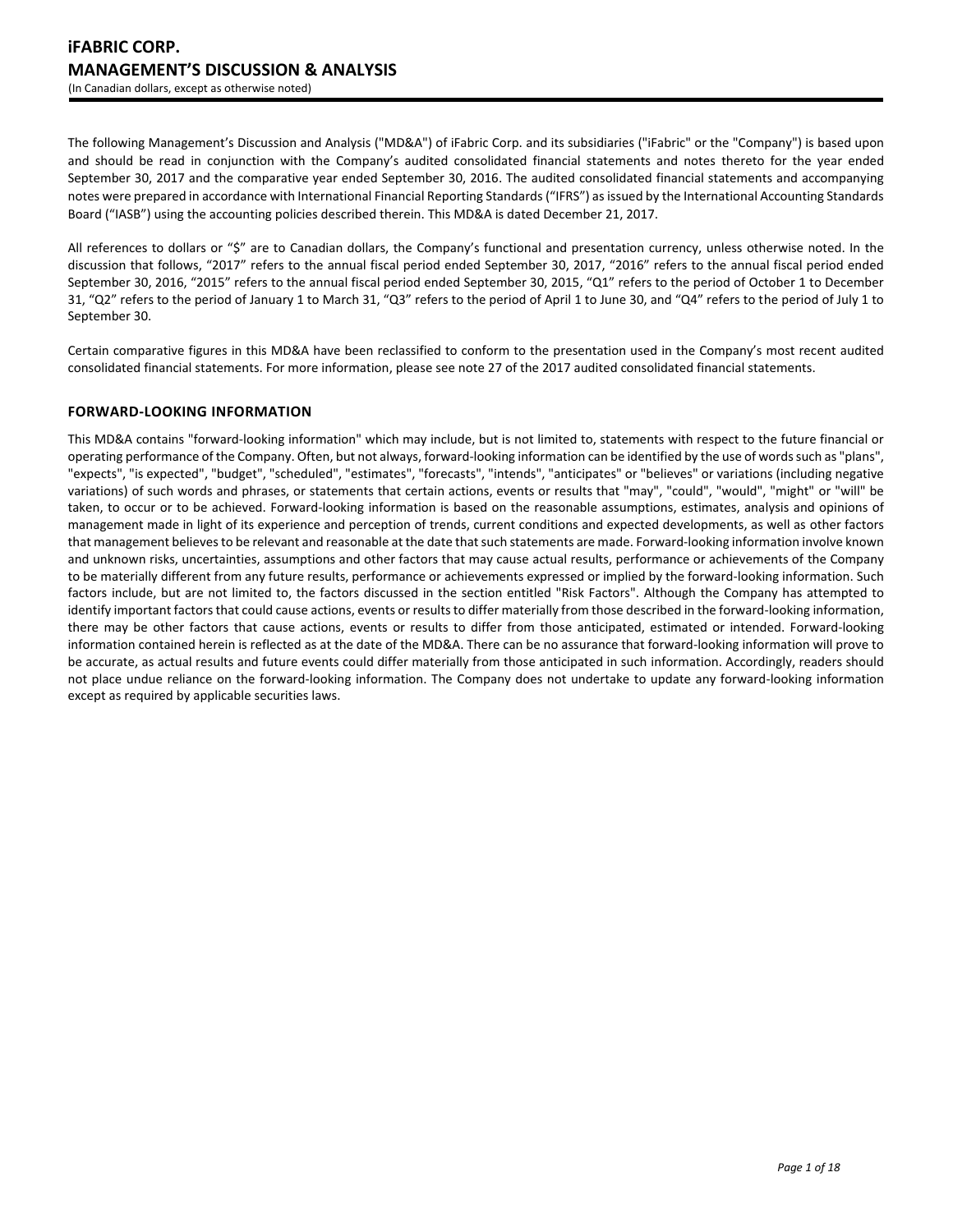# **BUSINESS OVERVIEW**

# **General**

iFabric is a Canadian public company, incorporated under the Alberta Business Corporations Act and is domiciled in Canada. The Company is listed on the Toronto Stock Exchange ("TSX") under the trading symbol "IFA". The head office is located at 525 Denison Street, Unit 1, Markham, Ontario, Canada.

The Company's business activities are divided into three reportable operating segments, which offer different products and services, and are managed separately because they require different marketing strategies and resource allocations. The following summarizes the operations of each segment:

- Intimate Apparel: Includes the design and distribution of women's intimate apparel, sleepwear and accessories.
- Intelligent Fabrics: Includes the development and distribution of innovative products and treatments that are suitable for application to textiles, plastics, liquids, and hard surfaces. These products are designed to provide added benefits to the user.
- Other: Includes leasing of property to group companies, related parties and third parties.

# **NATURE OF OPERATIONS**

# **Intimate Apparel**

The Intimate Apparel division commenced operations in 1992 and currently operates under the trade name Coconut Grove Intimates. Its business comprises the design, purchasing, and distribution of intimate apparel and, in particular, a range of specialty bras including the division's patented backless, strapless underwire bra. The division also distributes a range of apparel accessories as well as sleepwear.

The division utilizes contract warehouse facilities located in Los Angeles, California and Manchester, England in order to service its key U.S. and European markets and, Company-owned premises located in Markham, Ontario house the bulk of the division's workforce which comprises, management, designers, administrative, product sourcing and logistical staff. The Markham premises also includes warehouse space which serves as the distribution centre for the Canadian market.

All product design is handled by the Markham design team and, currently over 95% of the division's inventory production is outsourced to factories in China.

In the past several years, the Company has positioned the division's product strategy by way of leveraging a key license agreement in order to sell products under various Maidenform® brands. The Maidenform® brand was founded in 1922 and during its 94-year history has grown to become one of the most recognizable and respected brands in the intimate apparel industry. In addition, the division develops and supplies products for sale under the private label brands of certain major retailers as well as the Company's own brand.

Products are sold internationally to the division's customer base, which includes a number of major retailers as well as specialty boutiques.

# **Intelligent Fabrics**

A second strategic division commenced operations in 2010 when the Company obtained exclusive North American distribution rights for new generations of intelligent textile technologies which can kill bacteria, repel insects, absorb odours, repel and wick moisture, block ultraviolet light and help encourage a healthy skin environment, amongst others. North American distribution rights were subsequently expanded to worldwide distribution rights. Management anticipates that the Intelligent Fabrics division will be the main driving force of the Company's future growth and expansion. The Intelligent Fabrics division operates under the name Intelligent Fabric Technologies (North America) Inc. ("IFTNA").

The business of the Intelligent Fabrics Division includes the development, testing and distribution of specialty textiles as well as chemicals suitable for application to textiles. The current focus is on technologies that improve the safety and well-being of the wearer. The division's current product offerings include Protx2® (anti-microbial and anti-viral formulations) Enguard® (insect repellant technology), Dreamskin® (skin polymer), UVtx (ultraviolet light blocker), FreshTx (odour-absorbing technology), RepelTX (durable water repellant) and DryTx (moisture-wicking technology). The Company anticipates that several new products will be added to its pipeline in the future.

The Company has two key supply centers in Asia (namely China and Taiwan) which service the Asian market. This market represents the main production region for manufactured textiles supplied to North America and internationally and is the Company's main market area for the distribution of intelligent textile technologies. Technical support specialists in Asia provide guidance and support to customers regarding the integration of the Company's chemical formulations in their products.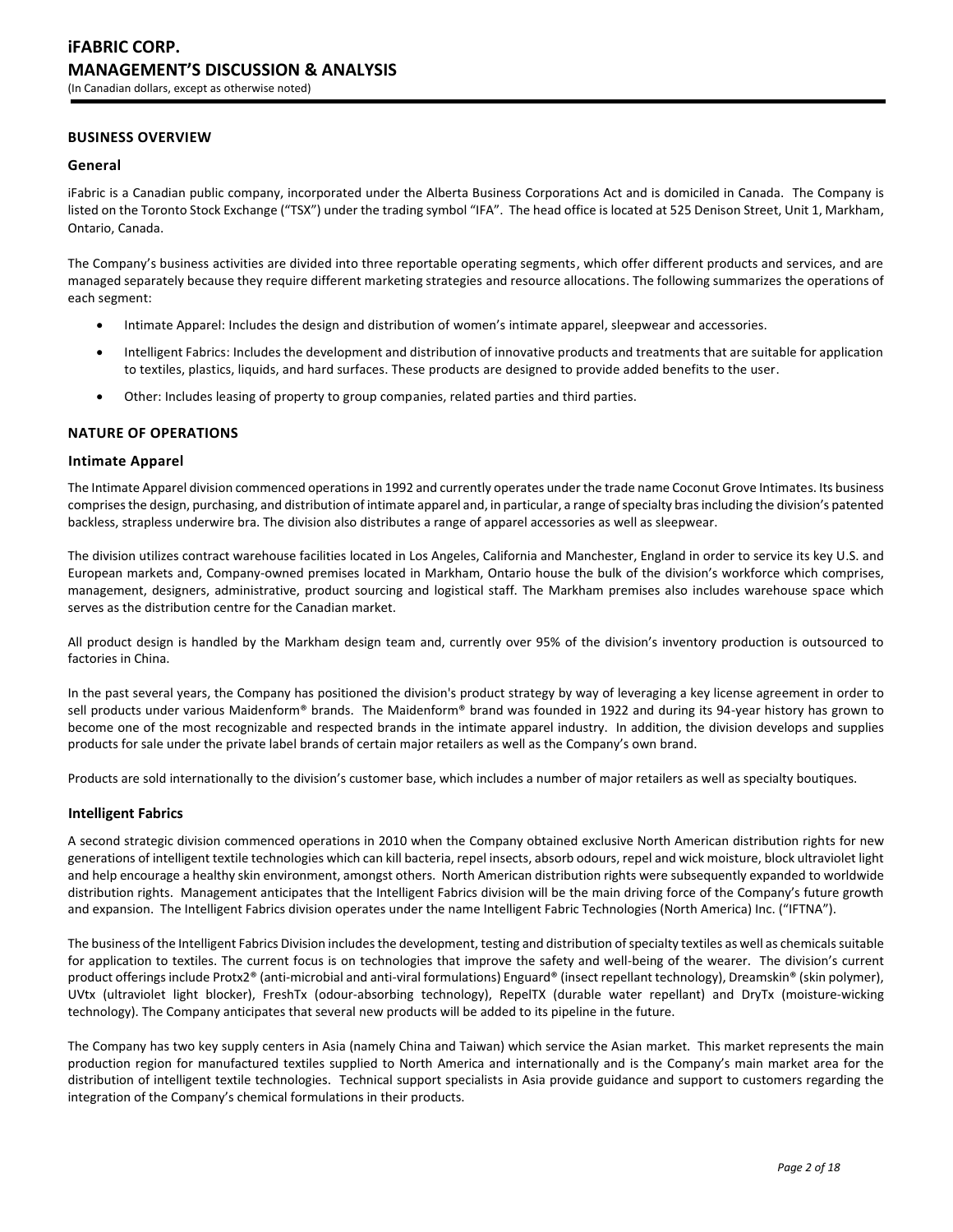The following describes the functionality of the division's current product portfolio:

### *Protx2*® *Anti-Microbial Technologies*

Protx2*®* formulations impart anti-microbial and/or anti-viral powers to fibers, plastic, paint and paper treated with these formulations. Numerous laboratory tests have shown that treated products inhibit the growth of a wide variety of infectious agents associated with Healthcare-Associated Infections ("HAI"), including MRSA, C-Difficile, VRE, and H1N1, and by their application may assist in preventing the spread of such infections.

The Company is currently targeting two key markets with regard to the distribution of Protx2®:

#### a) Sports apparel, outerwear and footwear

There is an increasing trend amongst major sports apparel, outerwear and footwear manufacturers to offer technologically-enhanced products. With the ability of Protx2<sup>®</sup> to combat odor causing bacteria, the Company is able to provide manufacturers with the ability to produce apparel and footwear that stays fresher longer without the need for repeated washing or cleaning. Innovative application methodology developed by the Company over a number of years allows for Protx2® to be integrated into almost any fabric as well as all the components of footwear including foam, rubber, and plastics. With its current Environmental Protection Agency ("EPA") and European regulatory registrations, the Company can distribute Protx2® for use in all sportswear and footwear for distribution in the U.S. market as well as most international markets.

#### b) Medical

Protx2® formulations impart anti-microbial and/or anti-viral powers to fibers, plastic, paint and paper treated with these formulations and is suitable for application to many areas of a hospital environment, including, scrubs, bedding, curtaining, carpeting, walls, air filters and numerous plastic components amongst others.

The Protx2® range of products is dedicated to combating hospital acquired bacterial infections, including MRSA, Clostridium Difficile, VRE, Klebsiella Pneumonia, and by their application may greatly assist in reducing such infections. In addition, Protx $2<sup>®</sup>$  is also a strong antiviral agent effective against, Norovirus and H1N1.

#### *Dreamskin*®

Fabrics treated with the Dreamskin® polymer are designed to encourage a healthy skin environment because of its ability to control both moisture and friction. Dreamskin® is effective during both summer and winter months as both high and low moisture environments are known causes of discomfort and irritation.

By providing a surface that is free from skin irritants such as laundry detergent residue and dust, Dreamskin® treated fabrics provide for a luxurious wearing experience without irritation or dryness.

In particular, athletic apparel has two key areas that can cause skin irritation, namely friction and excessive moisture. Dreamskin® targets both of these to help prevent irritation during sporting activities.

A further targeted market for Dreamskin® is as a device to aid sufferers of eczema, psoriasis and other types of irritating skin disorders. The friction caused by clothing is currently a major source of irritation for sufferers of such disorders and the ability of Dreamskin® to substantially reduce the amount of friction serves as a useful tool to alleviate irritation.

# *Enguard*® *Insect Repellent Fabric*

Applying Enguard® to fabrics results in a highly effective and durable insect repellent. A major strength of Enguard® is that it is safe for children. Testing carried out by the London School of Hygiene and Tropical Medicine show Enguard® to have repelling power comparable to highconcentration DEET and significantly greater than any other natural insect repellents.

#### UVtx™

Textiles infused with UVtx™ provides apparel with a built in ultraviolet ("UV") light blocker. The UVtx™ formulation contains both UV reflecting and UV absorption elements, giving apparel treated with UVtx™ the ultraviolet protection factor ("UPF") strength of up to UPF 60. This allows the wearer of UVtx™ treated apparel to enjoy permanent sun protection without the need to apply sprays or lotions to the area covered by the garment. Testing has shown that UVtx<sup>™</sup> treated textiles never lose efficacy.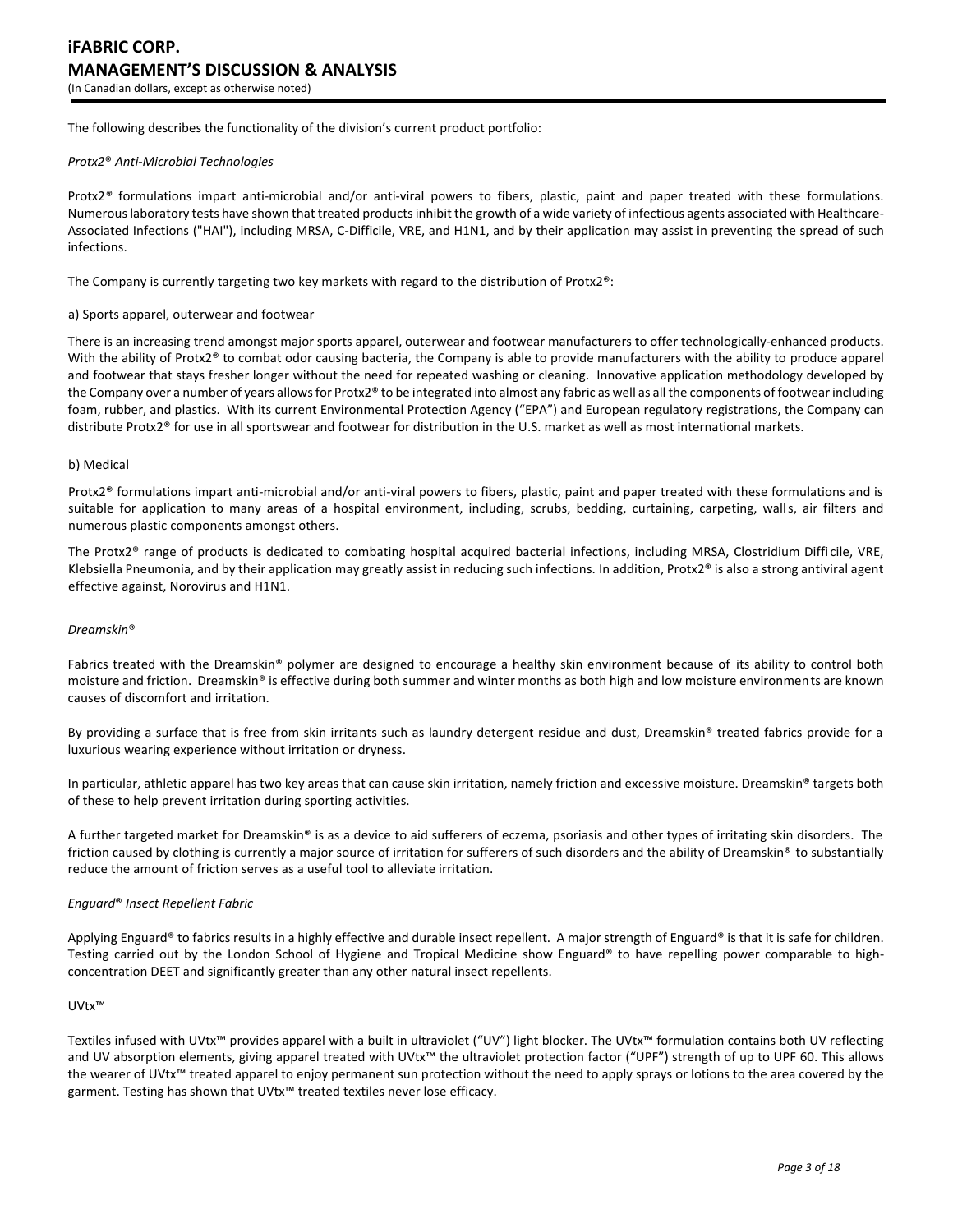# FreshTx™

FreshTx™ is a state of the art odour-absorbing technology, which is easily infused into textile products. FreshTx™ offers permanent protection against odours without the need to use sprays or perfumes. FreshTx™ uses naturally-occurring elements for effective results that are non-toxic and safe. Extremely durable, once applied, the properties of FreshTx™ are renewed with each wash, and is effective even when wet.

DryTx™

DryTx™ moisture wicking technology provides treated apparel with the ability to quickly draw moisture away from the skin and disperse perspiration across the fabric surface for faster evaporation.

The main attributes of DryTx™ are its abilities to:

- Wick moisture away from the skin;
- Provide for garments that will not feel heavy or damp even during periods of high exertion by the wearer;
- Provide for garments that create less skin chafe compared to wet fabrics;
- Provide for garments that dry quicker, thereby assisting the wearer in maintaining a more even body temperature;
- Allow for fabrics to retain their natural softness.

An additional significant attribute of DryTx<sup>™</sup> is its ability to be integrated into apparel in combination with the division's other product offerings, resulting in unique garments that provide superior performance characteristics for athletic apparel.

#### RepelTX™

RepelTX<sup>™</sup> is an environmentally friendly coating that is resistant to moisture. The RepelTX™ coating can be used on various surfaces including electronics and fabrics, which are then protected against moisture absorption.

RepelTX™ offers the next generation in water repellency performance. RepelTX modifies fabric at the molecular level by permanently attaching hydrophobic 'hairs' to individual fibers that lift liquids, causing them to bead and roll right off the fabric surface. It features a hydrocarbon polymer which is both more ecologically friendly and economically smart compared to competing technologies. The result is a market leading performance, liquid repellency that is breathable, durable and fast drying.

A substantial body of testing carried out by the Company have shown that RepelTX™ and Protx2® work extremely well in conjunction with each other. Particularly in health care environments, the combination of water repellency and an antimicrobial allows for garments that repel liquids (for example, blood) and at the same time can kill bacteria. These combined attributes are optimal for the healthcare industry. The additional benefit to iFabric is the increased revenue from every sale involving a multiple of chemicals.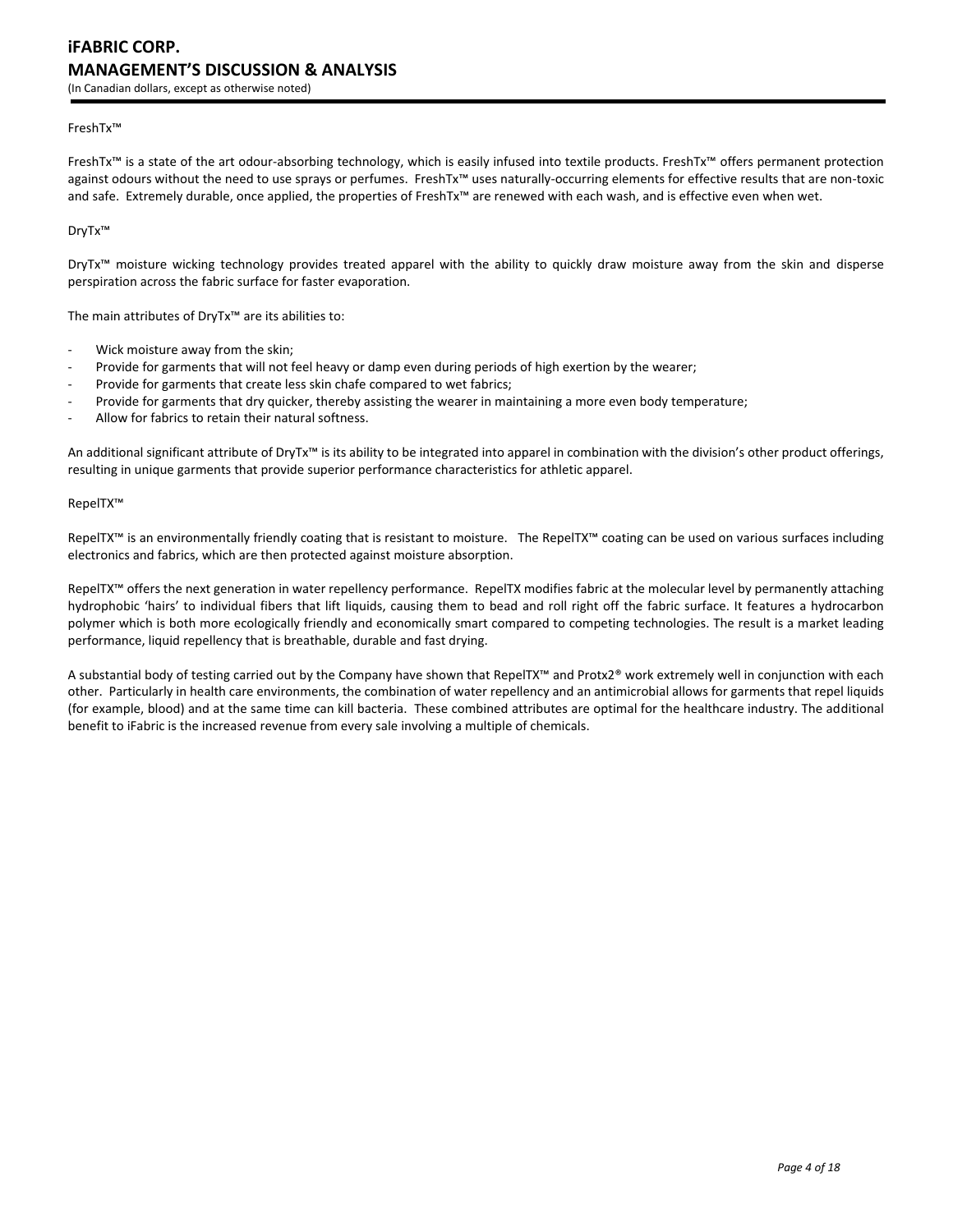# **SELECTED ANNUAL INFORMATION**

The following table sets forth selected annual consolidated statement of earnings (loss) information and balance sheet data for each of the last five fiscal years.

| For the year ended and as at September 30,              | 2017       | 2016       | 2015       | 2014       | 2013       |
|---------------------------------------------------------|------------|------------|------------|------------|------------|
| <b>Income Statement Data</b>                            |            |            |            |            |            |
| Revenue                                                 | 18,856,477 | 13,570,365 | 13,074,848 | 13,021,482 | 8,165,983  |
| Net earnings (loss) attributable to common shareholders | 1,597,070  | (373, 977) | (109, 837) | 542,214    | (144, 556) |
| Net earnings (loss) per common share                    |            |            |            |            |            |
| Basic                                                   | 0.061      | (0.014)    | (0.004)    | 0.021      | (0.006)    |
| Diluted                                                 | 0.059      | (0.014)    | (0.004)    | 0.020      | (0.006)    |
|                                                         |            |            |            |            |            |
| <b>Balance Sheet Data</b>                               |            |            |            |            |            |
| Total assets                                            | 14,724,528 | 12,296,093 | 11,928,359 | 11,559,443 | 9,154,711  |
| Total non-current financial liabilities                 | 586,544    | 1,893,809  | 1,408,893  | 1,952,287  | 2,084,741  |
| Cash dividends declared                                 |            |            |            |            |            |

# **Three Year Overview**

A discussion of the significant factors which have caused variations in the results of operations over the three most recently completed fiscal years is set out below. The selected financial information set out in this MD&A is not exhaustive and should be read in conj unction with the Company's 2017 audited consolidated financial statements and notes thereto.

# **Revenue**

The amount of revenue reported in 2017 increased by 39%, as opposed to a 4% increase in 2016, and a nominal increase in 2015, as compared to each of the immediately preceding fiscal years.

Revenue increased overall by \$5,286,112 in 2017 versus 2016. The primary source of the increase in revenue in fiscal 2017 was higher sales in each of the Company's primary operating segments. In the Company's Intelligent Fabrics operating segment, revenues increased from \$2,181,527 in 2016 to \$4,772,590 in 2017, representing an increase of \$2,591,063 or 119%. The majority of the increase in revenue in this segment occurred in as a result of the division integrating its products into full-scale manufacturing with key clients. In the Intimate Apparel operating segment, revenue increased by 24% from \$11,272,334 in 2016 to \$13,981,487 in 2017, with most of the increased revenue generated in the third and fourth quarters of fiscal 2017. The Company's Intimate Apparel operating segment increased its sales in Canada and the U.S. by 51% and 30%, respectively, and decreased its sales in the UK by 30% from fiscal 2016 to fiscal 2017.

Revenue increased overall by \$495,517 in 2016 versus 2015. The primary source of the increase in revenue in fiscal 2016 was higher sales in the Company's Intelligent Fabrics operating segment, which saw revenues increase from \$679,298 in 2015 to \$2,181,527 in 20 16, representing an increase of \$1,502,229 or 221%. The majority of the increase in revenue in this segment occurred in the fourth quarter of 2016 as a result of the division integrating its products into full-scale manufacturing with key clients. The overall increase in consolidated revenue in 2016 was offset by lower revenues in the Intimate Apparel segment. The Company's In timate Apparel operating segment decreased its sales in Canada, the U.S., and the U.K. by 34%, 15%, and 8% respectively, when expressed in their trans actional currencies. However, as the majority of the Company's revenues are transacted in U.S. dollars, a weakened Canadian dollar vis-à-vis the U.S. dollar in 2016 largely offset lower sales in the United States, relative to 2015.

Revenue remained relatively unchanged in 2015 in comparison to 2014. However, there are a number of variables, both internal and external, which have contributed to 2015 revenue remaining relatively unchanged from the prior year. The Company's Intimate Apparel operating segment increased its sales in Canada by approximately 26%, but sales in both the United States and United Kingdom decreased, when expressed in their transactional currencies, by approximately 10% in the U.S and 9% in the U.K. A weakened C anadian dollar vis-à-vis the U.S. dollar and the British pound sterling in 2015 largely offset lower sales in foreign currencies, relative to 2014. During 2015, the Intelligent Fabrics division remained in a bulk trial phase, in terms of integrating its products into produ ction cycles for its client base, and accordingly, revenues in this operating segment represented approximately 5% of the Company's overall consolidated revenues.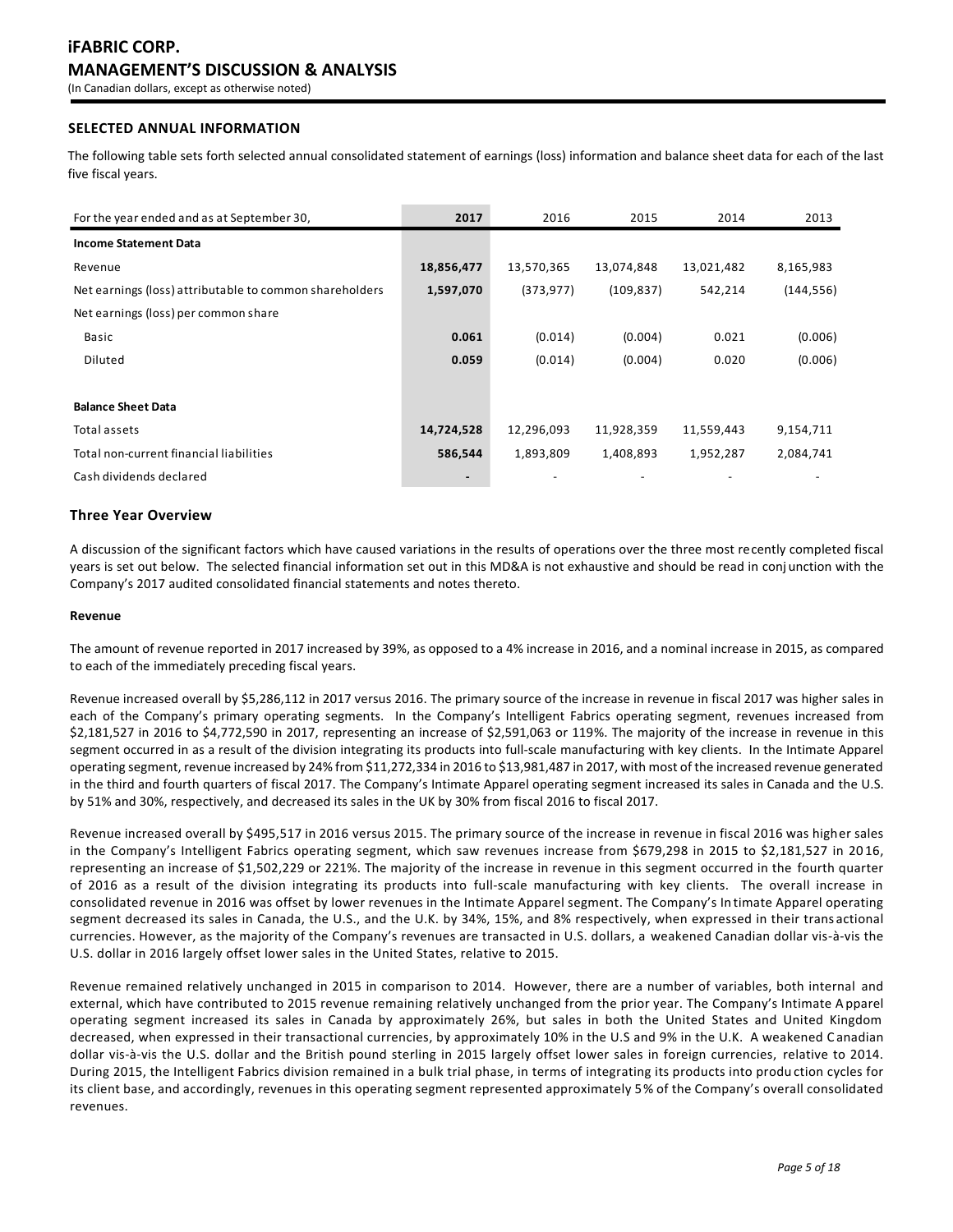# **Net Earnings (Loss)**

Net earnings attributable to common shareholders of the Company was \$1,597,070 in 2017, compared to a net loss of \$373,977 in 2016 and a net loss of \$109,837 in 2015.

The primary reasons for the increase in net earnings in 2017, from a net loss in 2016, were an increase in total revenue, an increase gross profit dollars, and a decrease in selling, general and administrative costs. Revenue increased in both of the Company's primary operating segments, Intimate Apparel and Intelligent Fabrics. The intimate apparel division substantially increased revenue with its Sleepwear line of products, particularly in Q3 and Q4 2017 compared to the same quarters in 2016. The Intelligent Fabrics division had most of its increase in revenue come from sales in Southeast Asia to major mills that have fully integrated the division's products into their manufacturing processes in 2017 compared to bulk trials in 2016. While gross profit as a percentage decreased by 1% from 2016 to 2017, the overall increase in revenue generated more gross profit in dollars, year over year. In 2017, selling, general, and administrative costs decreased compared to 2016, largely due to savings from the Intimate Apparel division closing its New York design office.

There are a number of variables that contributed to the Company's increase in net loss from 2015 to 2016. While revenue overa ll increased by 4% in 2016 versus 2015, gross profit percentage and gross profit dollars decreased. The primary reasons for the decrease in gross profit was the product sales mix, with heavier emphasis on textile finishing products in the Intelligent Fabrics segment than sleepwear and accessories in the Intimate Apparel segment. Another primary reason was higher inventory costs from a weakening Canadian dollar relative to the U.S. dollar. The larger net loss in 2016 was also attributable to foreign exchange losses in the amount of \$122,534 in 2016 as opposed to gains of \$397,243 in 2015, which were largely the result of the British Pound Sterling weakening after the U.K.'s departure from the European Union. Another major factor in the increase in net loss from 2015 to 2016 was a non-recurring impairment loss of \$126,710 recorded in 2016 with respect to deposits paid to a supplier of the Company.

While revenues in 2015 remained relatively consistent overall compared to 2014, there was a reduction in gross profit percentage and gross profit dollars, mainly due to changes in product sales mix and increased clearances of older seasonal goods, at lower margins, during the year in the Company's Intimate Apparel business segment. As discussed above, the relatively unchanged revenues and decreased gross profits were largely offset by a weakened Canadian dollar in 2015 relative to 2014. The reduction in net earnings in 2015 was also the result of increased selling, general and administrative costs in both the Intimate Apparel and Intelligent Fabrics operating segments. Within the Intimate Apparel segment, the Company increased its staffing costs for the purposes of developing and supporting a new line of sleepwear products. In the Intelligent Fabrics segment, the Company increased its travel, regulatory and testing costs to facilitate future growth of existing products, as well as the launch of new products. During 2015, share-based compensation costs increased by \$164,677 compared to 2014. The reduced sales transacted in foreign currencies, lower gross profits and increased selling, general and administrative costs have been largely offset by gains on foreign currency translation that the Company recorded with respect to its financial assets and liabilities held in foreign currencies.

Key factors which have caused variations in the Company's financial position over the three most recently completed fiscal years include:

# **Changes in working capital**

During fiscal 2017, the Intimate Apparel segment had a substantial amount of sales occur during Q4. The resulting sales increased the Company's total accounts receivable as at September 30, 2017 to \$5,695,362 compared to \$2,830,179 as at September 30, 2016. During fiscal 2016, the company substantially reduced its total inventories due to streamlining its product offerings and improving inventory control, resulting in a total inventories amount of \$3,531,402 as at September 30, 2016 versus \$4,706,426 as at September 30, 2015.

# **Changes in property, plant, and equipment**

During fiscal 2016, the Company increased its secured loan by \$560,000 to finance the retrofitting and renovation of its head office in Markham, Ontario. This was the primary reason for the property, plant, and equipment totals increasing to \$2,938,651 as at September 30, 2016 versus \$2,487,880 as at September 30, 2015.

# **Changes in non-current financial liabilities**

During fiscal 2017, the Company increased its bank loan payable by \$350,000 for the purposes of financing working capital. During fiscal 2016, the Company increased its bank loan payable by securing a readvancement of \$560,000 with the existing lender to renovate and retrofit its head office premises. During fiscal 2017, the company replaced a previous bank loan with a new demand term loan, which is classified as current, while the prior loan was classified as non-current. This is the primary reason for the decrease in non-current liabilities from 2016 to 2017.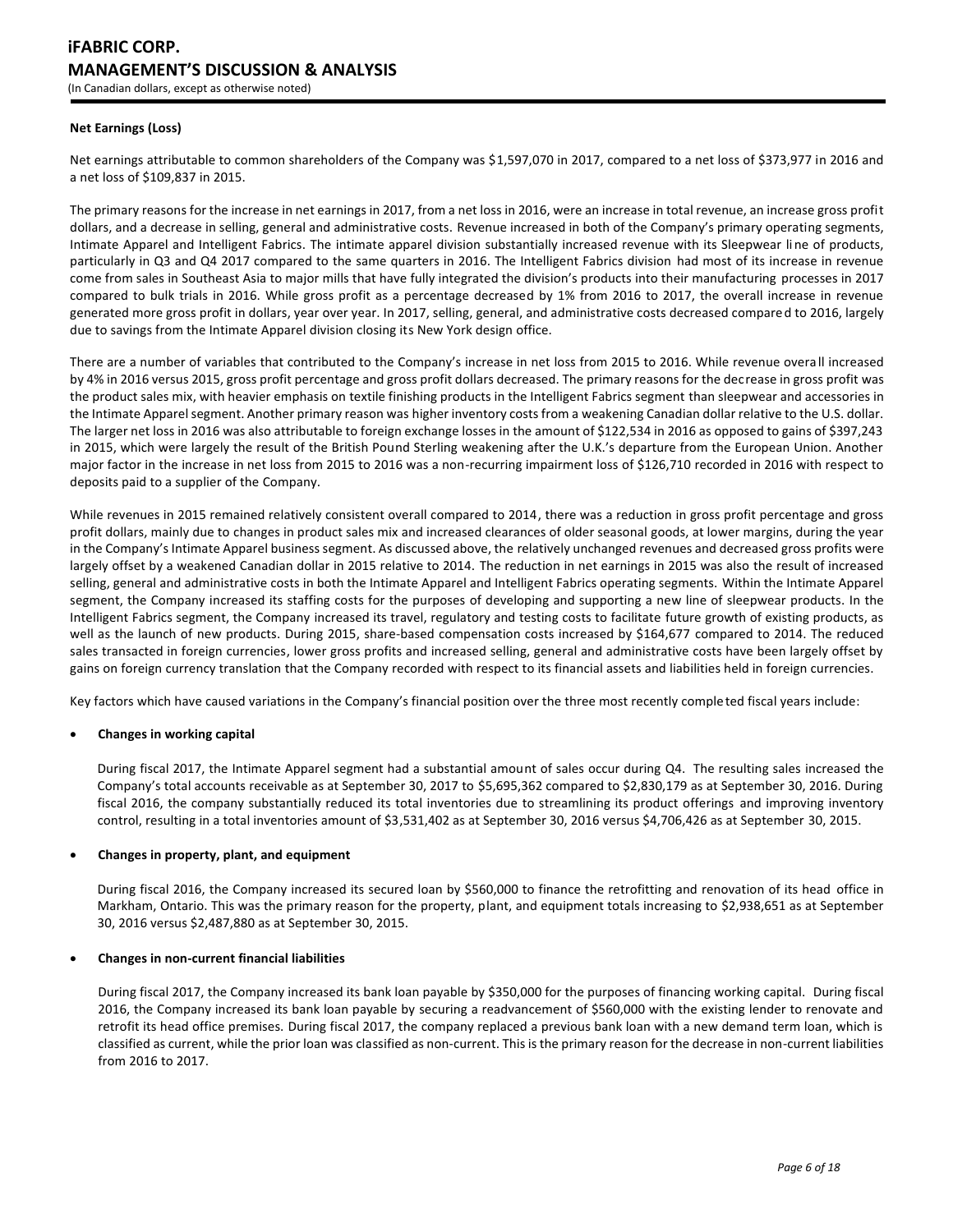# **iFABRIC CORP. MANAGEMENT'S DISCUSSION & ANALYSIS**

(In Canadian dollars, except as otherwise noted)

# **RESULTS OF OPERATIONS**

The following table sets forth the Company's consolidated statements of earnings (loss) and comprehensive earnings (loss):

| For the year ended September 30,                                       | 2017       | 2016       |
|------------------------------------------------------------------------|------------|------------|
| <b>REVENUE</b>                                                         | 18,856,477 | 13,570,365 |
| <b>COST OF SALES</b>                                                   | 10,374,982 | 7,264,692  |
| <b>GROSS PROFIT</b>                                                    | 8,481,495  | 6,305,673  |
| <b>EXPENSES</b>                                                        |            |            |
| Selling, general and administrative costs                              | 5,258,592  | 6,097,935  |
| Interest on operating line                                             | 33,588     | 28,116     |
| Interest on bank loan                                                  | 72,733     | 42,451     |
| Amortization of property, plant and equipment                          | 73,803     | 56,597     |
| Amortization of deferred development costs                             | 161,465    | 161,465    |
|                                                                        | 5,600,181  | 6,386,564  |
| <b>EARNINGS (LOSS) FROM OPERATIONS</b>                                 | 2,881,314  | (80, 891)  |
| <b>OTHER EXPENSES (INCOME)</b>                                         |            |            |
| Share-based compensation                                               | 447,402    | 118,402    |
| Loss (gain) on foreign exchange                                        | 98,773     | 122,534    |
| Impairment loss                                                        |            | 126,710    |
|                                                                        | 546,175    | 367,646    |
| <b>EARNINGS (LOSS) BEFORE INCOME TAXES</b>                             | 2,335,139  | (448,537)  |
| PROVISION FOR (RECOVERY OF) INCOME TAXES                               |            |            |
| Current                                                                | 682,617    | 21,342     |
| Deferred                                                               | 62,600     | (99, 717)  |
|                                                                        | 745,217    | (78, 375)  |
| NET EARNINGS (LOSS) AND COMPREHENSIVE EARNINGS (LOSS)                  | 1,589,922  | (370, 162) |
| NET EARNINGS (LOSS) AND COMPREHENSIVE EARNINGS (LOSS) ATTRIBUTABLE TO: |            |            |
| iFabric Corp. shareholders                                             | 1,597,070  | (373, 977) |
| Non-controlling interest                                               | (7, 148)   | 3,815      |
|                                                                        | 1,589,922  | (370, 162) |
| <b>EARNINGS (LOSS) PER SHARE</b>                                       |            |            |
| <b>Basic</b>                                                           | 0.061      | (0.014)    |
| Diluted                                                                | 0.059      | (0.014)    |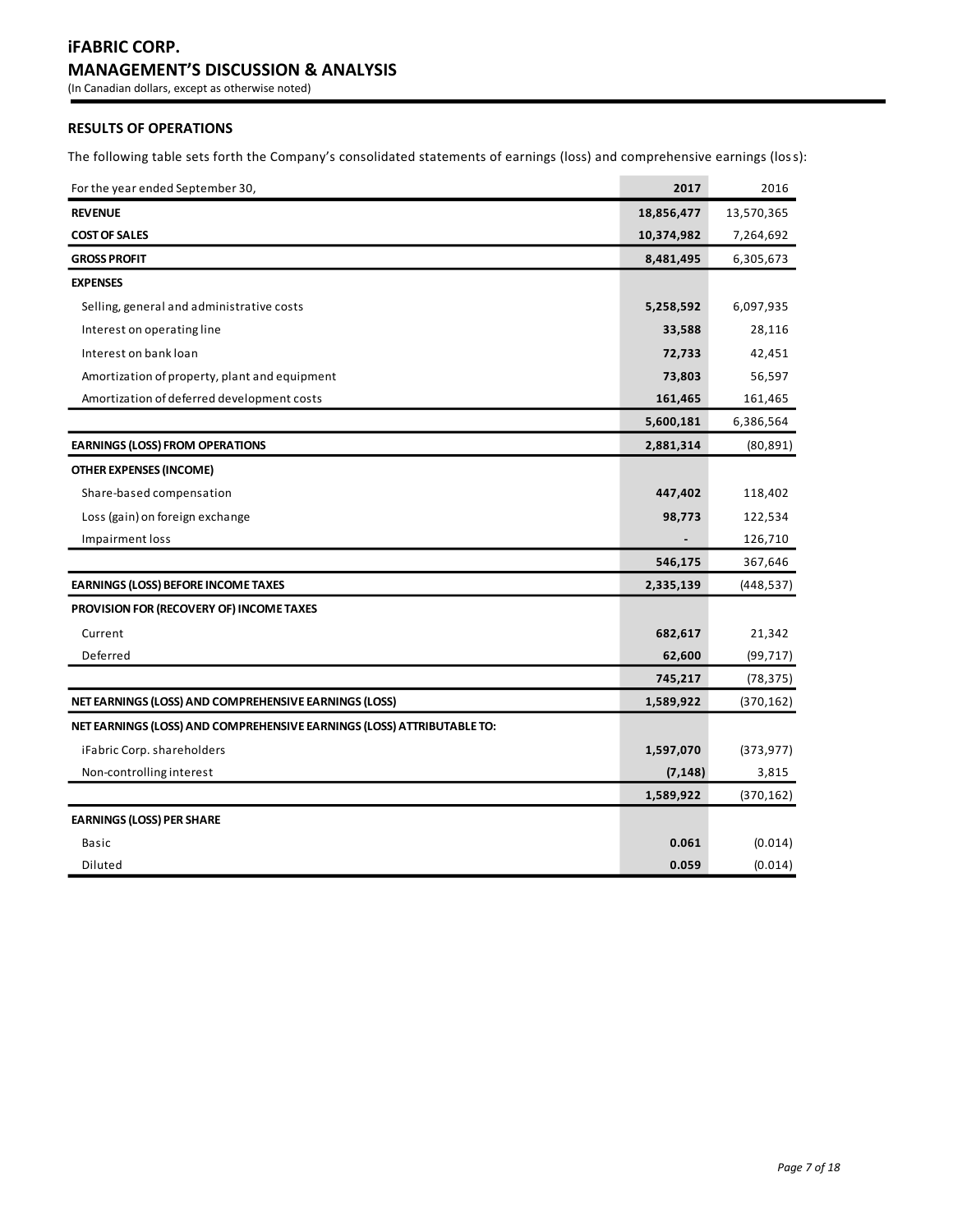(In Canadian dollars, except as otherwise noted)

# **SELECTED OPERATING SEGMENT DATA**

|                                     |            |             |           | Corporate    |              |
|-------------------------------------|------------|-------------|-----------|--------------|--------------|
|                                     | Intimate   | Intelligent | Other     | Items and    |              |
| <b>Operating Segments 2017</b>      | Apparel    | Fabrics     | Segments  | Eliminations | Consolidated |
| External revenues                   | 13,981,487 | 4,772,590   | 102.400   |              | 18,856,477   |
| Earnings (loss) before income taxes | 2,542,215  | 220.747     | (20, 336) | (407.487)    | 2,335,139    |
|                                     |            |             |           |              |              |
|                                     |            |             |           | Corporate    |              |
|                                     | Intimate   | Intelligent | Other     | Items and    |              |
| <b>Operating Segments 2016</b>      | Apparel    | Fabrics     | Segments  | Eliminations | Consolidated |
| <b>External revenues</b>            | 11,272,334 | 2,181,527   | 116,504   | -            | 13,570,365   |
| Earnings (loss) before income taxes | 57.876     | (628, 617)  | 16,881    | 105.323      | (448, 537)   |

# **Revenue**

Revenue increased by \$5,286,112 to \$18,856,477 in 2017 from \$13,570,365 in 2016. With respect to reportable operating segments of the Company, revenue increased by \$2,591,063 or 119% in its Intelligent Fabrics segment and revenue increased by \$2,709,153 or 24% in its Intimate Apparel segment.

Revenue increased by 39% on a consolidated basis from 2016 to 2017. In the Company's Intelligent Fabrics operating segment, the majority of the increase in revenue occurred as a result of the division integrating its products into full-scale manufacturing with key clients. In the Intimate Apparel operating segment, most of the increased revenue in 2017 versus 2016 was generated in the third and fourth quarters of fiscal 2017, largely attributable to sales of its sleepwear line of products. The Intimate Apparel operating segment increased its sales in Canada and the U.S. by 51% and 30%, respectively, and decreased its sales in the UK by 30% from fiscal 2016 to fiscal 2017.

# **Gross profit**

Gross profit as a percentage of revenue decreased to 45% in 2017 from 46% in 2016. The decrease in gross profit percentage is primarily due to the sales mix of products. In the Intimate Apparel segment, the sales mix featured a higher proportion of seasonal intima te apparel and sleepwear, which typically carry lower margins than accessories. The consolidated sales mix also changed in 2016, as there was a higher proportion of textile finishing products sold within the Intelligent Fabric segment, which currently carry lower margins than products in the Intimate Apparel segment. The decrease in gross profit percentage was partially offset by reduce margin guarantee provisions in the Intimate Apparel segment in 2017 versus 2016. Gross profit in dollars increased by 35% or \$2,175,822 to \$8,481,495 in 2017 from \$6,305,673 in 2016. The increase in gross profit dollars is largely attributable an increase in revenue, for the reasons discussed under the section above titled "Revenue". The increase in gross profit dollars due to the increase in revenue was partially offset by a decrease in gross profit percentage from 2016 to 2017.

# **Selling, general and administrative costs**

In 2017, selling, general and administrative costs decreased by 14% or \$839,343 to \$5,258,592 in 2017 from \$6,097,935 in 2016. In the Intimate Apparel operating segment, the Company decreased its overall selling, general, and administrative costs as it transferred a large portion of its New York selling and design team costs to its Head Office in Canada. In the Intelligent Fabrics segment, the Company increased its travel, regulatory and testing costs to facilitate growth of existing products, as well as the launch of new products.

#### **Interest Expense**

Interest expense during 2017 totaled \$106,321 compared to \$70,567 during 2016. The Company's interest expense on its bank loan was higher in 2017 than in 2016, as it carried a higher average principal balance for the year. Interest costs on the Company's operating line of credit were higher in 2017 than in 2016 due to a higher average bank indebtedness balance.

# **Amortization**

Amortization of the Company's property, plant and equipment and deferred development costs totaled \$235,268 during 2017 compared to \$218,062 during 2016. The increase is attributable to the Company investing in capital assets at its head office during 2016 and recording amortization expense on these new capital assets over a full fiscal year in 2017.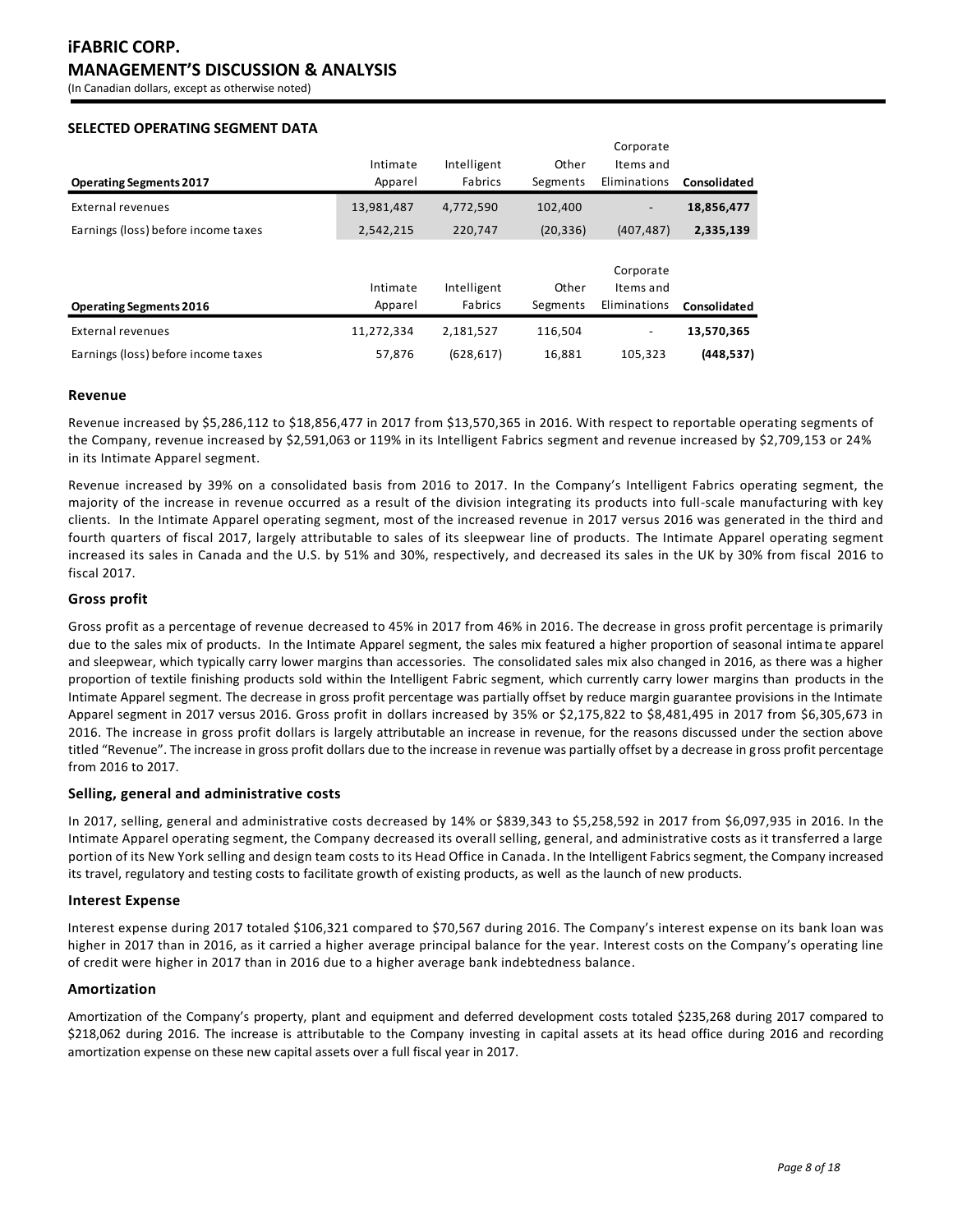# **Share-based compensation**

Share-based compensation costs in 2017 were \$329,000 higher than in 2016. The increase in share-based compensation costs is mostly attributable to a grant of stock options to employees and directors in 2017, half of which vested immediately, and were expensed in accordance with the Company's accounting policies on share-based payments.

# **Loss (gain) on foreign exchange**

In 2017, the Company's loss on foreign exchange was \$98,773 versus a loss of \$122,534 in 2016. This change is the result of a significant weakening of the British pound sterling against the Canadian dollar during 2016. While the U.S. dollar did strengthen against the Canadian dollar during the first half of fiscal 2016, it generally weakened in the second half, negating much of the effect that the U.S dollar's exchange rate against the Canadian dollar had on the Company's financial statements. Foreign exchange rates relevant to the Company were generally more stable in 2017 than in 2016.

# **Provision for (recovery of) income taxes**

The Company's total provision for income taxes in 2017 was \$745,217, compared to a recovery of income taxes of \$78,375 in 2016. Included in the earnings before income taxes for 2017 and 2016 are certain non-deductible items for tax purposes. Specifically, an increase in 2017 from 2016 in share-based compensation by \$329,000 is the main reason for the change in the Company's effective income tax rate.

# **Net earnings (loss)**

Net earnings attributable to iFabric's shareholders during 2017 was \$1,597,070 (\$0.061 per share, basic and \$0.059 per share, diluted) compared to net loss of \$373,977 in 2016 (\$0.014 per share, basic and diluted). The increase in net earnings in 2017 from a net loss in 2016 is mostly attributable to an increase in revenue of \$5,286,112, an increase in gross profit dollars of \$2,175,822, and a decrease in selling, general, and administrative costs of \$839,343. The impact of these changes was partially offset by higher share based compensation costs in 2017 versus 2016.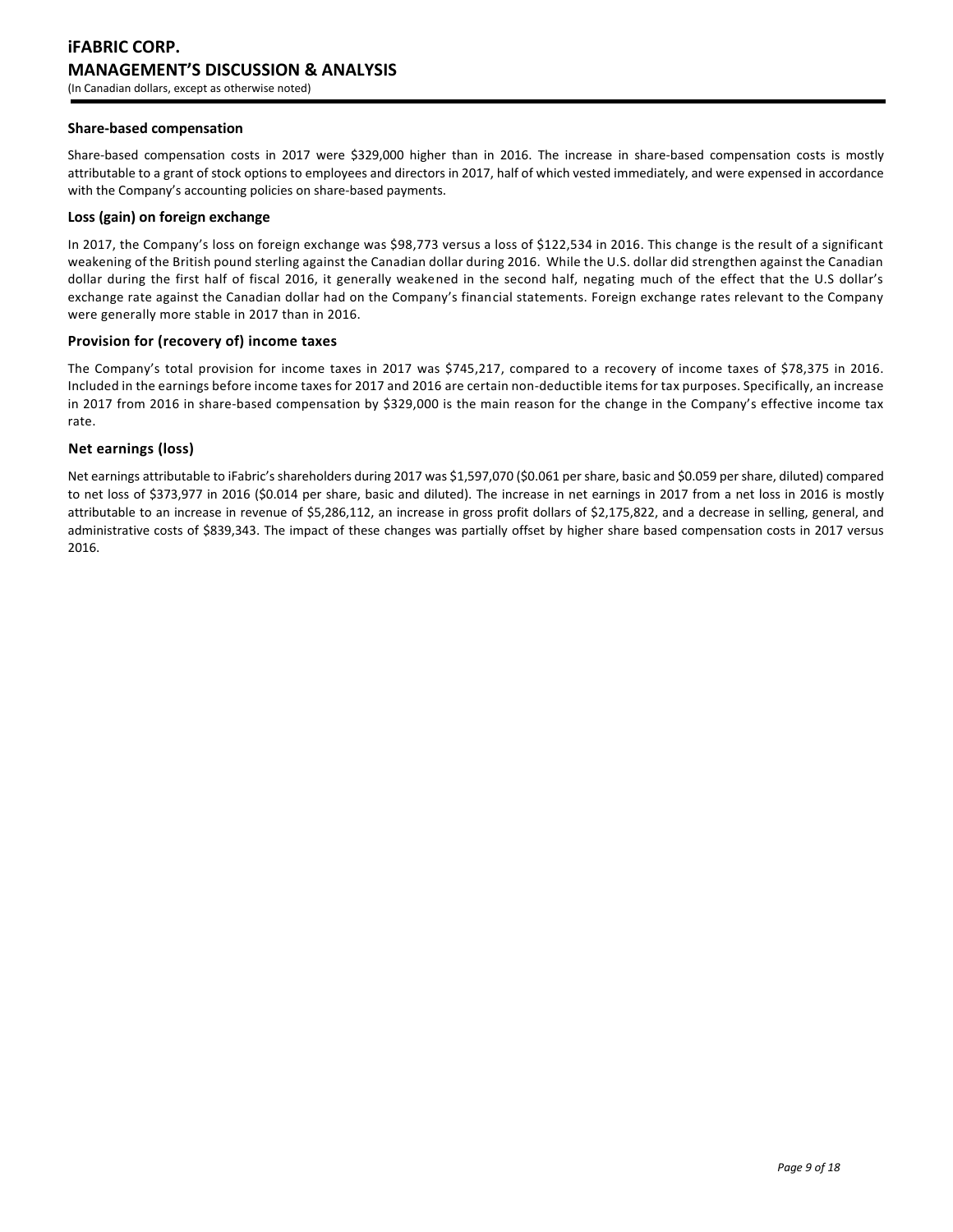# **SEASONALITY AND QUARTERLY FLUCTUATIONS**

The Company's business is seasonal and results of operations for any interim period are not necessarily indicative of results of operations for the full fiscal year. All quarterly results and figures, and their related discussion topics, are unaudited.

# **SUMMARY OF QUARTERLY RESULTS**

| Q1         | Q <sub>2</sub> | Q <sub>3</sub> | Q4        |
|------------|----------------|----------------|-----------|
| 3,102,120  | 4,255,192      | 4,888,400      | 6,610,765 |
| (125, 375) | 488,321        | 264,213        | 969,911   |
|            |                |                |           |
| (0.005)    | 0.019          | 0.010          | 0.037     |
| (0.005)    | 0.018          | 0.010          | 0.036     |
|            |                |                |           |
| Q1         | Q <sub>2</sub> | Q3             | Q4        |
| 3,329,010  | 3,072,027      | 2,999,317      | 4,170,011 |
| 39,588     | (324, 657)     | (121, 653)     | 32,745    |
|            |                |                |           |
| 0.002      | (0.013)        | (0.005)        | 0.001     |
| 0.001      | (0.013)        | (0.005)        | 0.001     |
|            |                |                |           |

# **2017 FOURTH QUARTER RESULTS COMPARED WITH 2016 FOURTH QUARTER RESULTS**

### **Revenue**

Revenue during Q4 2017 increased by 59% or \$2,440,754 to \$6,610,765 from \$4,170,011 during Q4 2016. The increase in revenue is largely attributable to full large-scale shipments of product offerings in the Intelligent Fabrics segments to some of its key clients. In addition, revenue in the Intimate Apparel operating segment increased in Q4 2017 versus Q4 2016 largely due to sales occurring near the end of the 2017 fiscal year to major clients in its sleepwear product line.

# **Gross profit**

Gross profit as a percentage of revenue during Q4 2017 increase to 42% from 38% in Q4 2016. The increase in gross profit percentage is mostly attributable to the product sales mix in Q4 2017, which had a greater proportion of Intimate Apparel sales compared to Q4 2016. During Q4 2017, sales of sleepwear and apparel products in the Intimate Apparel segment carried higher margins than sales of textile finishing products in the Intelligent Fabrics segment, resulting in higher gross profit as a percentage compared to Q4 2016. Gross profit in dollars during Q4 2017 increased by 75% or \$1,201,064 to \$2,801,745 from \$1,600,681 in Q4 2016. The increase in gross profit in dollars is attributable to increased revenue and increased gross profit percentage, as discussed above.

# **Selling, general and administrative costs**

Selling, general and administrative costs during Q4 2017 decreased by \$16,476, or 1%, to \$1,336,807 from \$1,353,283 in Q4 2016. Increases in professional fees, commissions, and advertising and promotional costs were fully offset by lower royalty costs in Q4 2017 versus Q4 2016.

#### **Interest expense**

Interest expense during Q4 2017 was \$23,540 compared to \$26,337 during Q4 2016. The decrease was mainly attributable to the Company carrying a lower operating bank loan balance during Q4 2017 than Q4 2016.

# **Amortization**

Amortization of the Company's property, plant and equipment and deferred development costs totaled \$75,420 during Q4 2017 compared to \$58,369 during Q4 2016. The increase is attributable to the Company recording higher amortization costs of its property, plant, and equipment in Q4 2017 versus Q4 2016.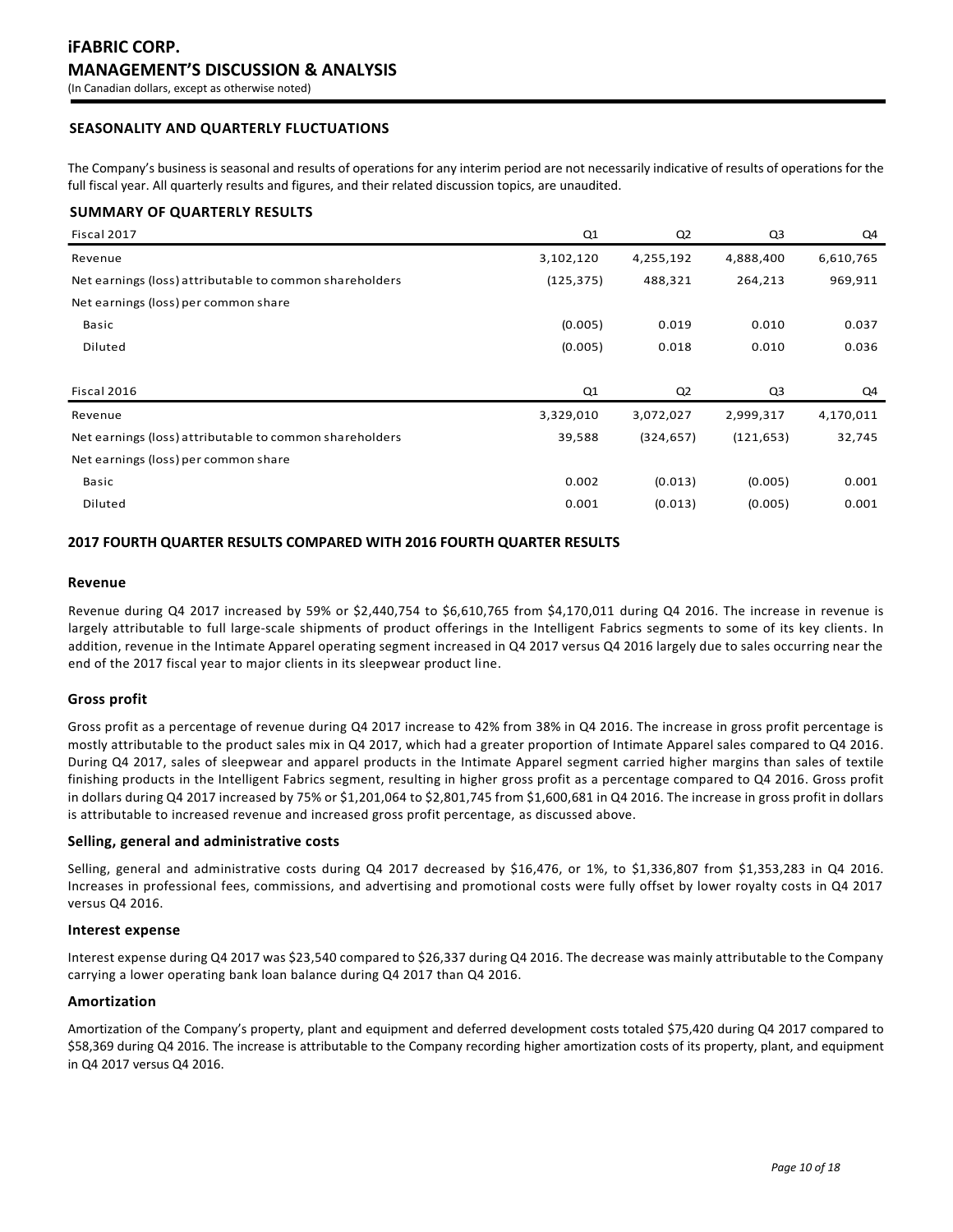# **Net earnings**

Net earnings attributable to iFabric's shareholders during Q4 2017 was \$969,911 (\$0.037 per share, basic and \$0.036, diluted) compared to net earnings of \$32,745 (\$0.001 per share, basic and diluted) during Q4 2016.

# **OVERVIEW OF CONSOLIDATED STATEMENTS OF FINANCIAL POSITION**

The Company's cash balance decreased to \$668,425 as at September 30, 2017 from \$1,260,213 as at September 30, 2016. The decrease in cash is mainly attributable to the Company increasing its accounts receivable. The Company had a high level of sales near the end of the fiscal year in 2017, which resulted in a higher ending accounts receivable balance in compared to the prior year. The cash outflows associated with a higher amount of accounts receivable were partially offset by cash provided by total comprehensive earnings during 2017.

Total accounts receivable at the end of 2017 was \$5,695,362 compared to \$2,830,179 at the end of 2016.

Total inventories increased by \$378,405 to \$3,909,807 at the end of 2017 from \$3,531,402 at the end of 2016. The increase is largely attributable to additional stock levels of sleepwear products in the Intimate Apparel segment at the end of the 2017 fiscal year, which were subsequently sold shortly after the year-end.

Property, plant and equipment at the end of 2017 totaled \$2,873,632 compared to \$2,938,651 at the end of 2016. The Company's investments in property, plant, and equipment totaled \$8,784 in 2017, and the remainder of the change is the result of amortization of existing assets. The Company did not dispose of property, plant and equipment in 2017.

Deferred development costs decreased to \$275,241 at the end of 2017 from \$436,706 at the end of 2016. The decrease is attributed to amortization of deferred development costs for products commercially available for sale during 2017.

Deferred income taxes decreased to \$757,400 at the end of 2017 from \$820,000 at the end of 2016. The increase is mostly attributable to the utilization of non-capital losses in the Company's Intelligent Fabrics operating segment during the 2017 fiscal year.

Total liabilities at the end of 2017 were \$322,611 higher than at the end of 2016. The Company increased its liabilities mainly with respect to deferred revenue, income taxes payable, and bank loan payable. The increase in total liabilities was partially offset by a decrease in accounts payable and accrued liabilities, and its bank operating line.

# **LIQUIDITY, CASH FLOWS AND CAPITAL RESOURCES**

The Company is subject to risks including, but not limited to, the potential inability to raise additional funds through debt and/or equity financing to support the Company's development and continued operations, and to meet the Company's liabilities and commitments as they come due.

The Company's capital resources include a bank operating line, bank loan, and equity attributable to the Company's shareholders.

#### **Bank Operating Line**

Two of the Company's subsidiaries share a demand operating loan with a tier one Canadian bank available to a maximum of \$3,500,000, against which \$774,908 was outstanding as at September 30, 2017 (September 30, 2016 – \$889,903). The loan facility bears interest at either the bank's prime lending rate or USD base rate, as applicable, plus 0.75%. The purpose of the credit facility is to provide for ongoing operating requirements including the financing of accounts receivable and inventories. The facility is secured by a first-ranking all-indebtedness collateral mortgage in the amount of \$3,000,000 on land and buildings, a general security agreement, an assignment of rents, as well as guarantees from the Company and two of its subsidiary companies.

#### **Bank Loan**

In February 2017, the company refinanced its bank loan payable, replacing a previous bank loan.

The previous bank loan details are as follows:

Bank loan, payable in monthly principal payments of \$10,000 plus interest, bearing interest at the bank's prime rate plus 1.25%, due September 1, 2028 and secured by a first readvanceable mortgage on the land and building described in note 9, a general security agreement over all assets of a wholly-owned subsidiary of the Company subject to priority on inventories and accounts receivable to the lender described in note 12, a general assignment of rents, and a guarantee from another wholly-owned subsidiary of the Company.

The new bank loan details are as follows:

Non-revolving demand term loan, payable in monthly principal payments of \$9,722 plus interest, bearing interest at the bank's prime rate plus 0.75%, amortized over a fifteen-year period ending February 28, 2032 and secured by a first-ranking all-indebtedness collateral mortgage in the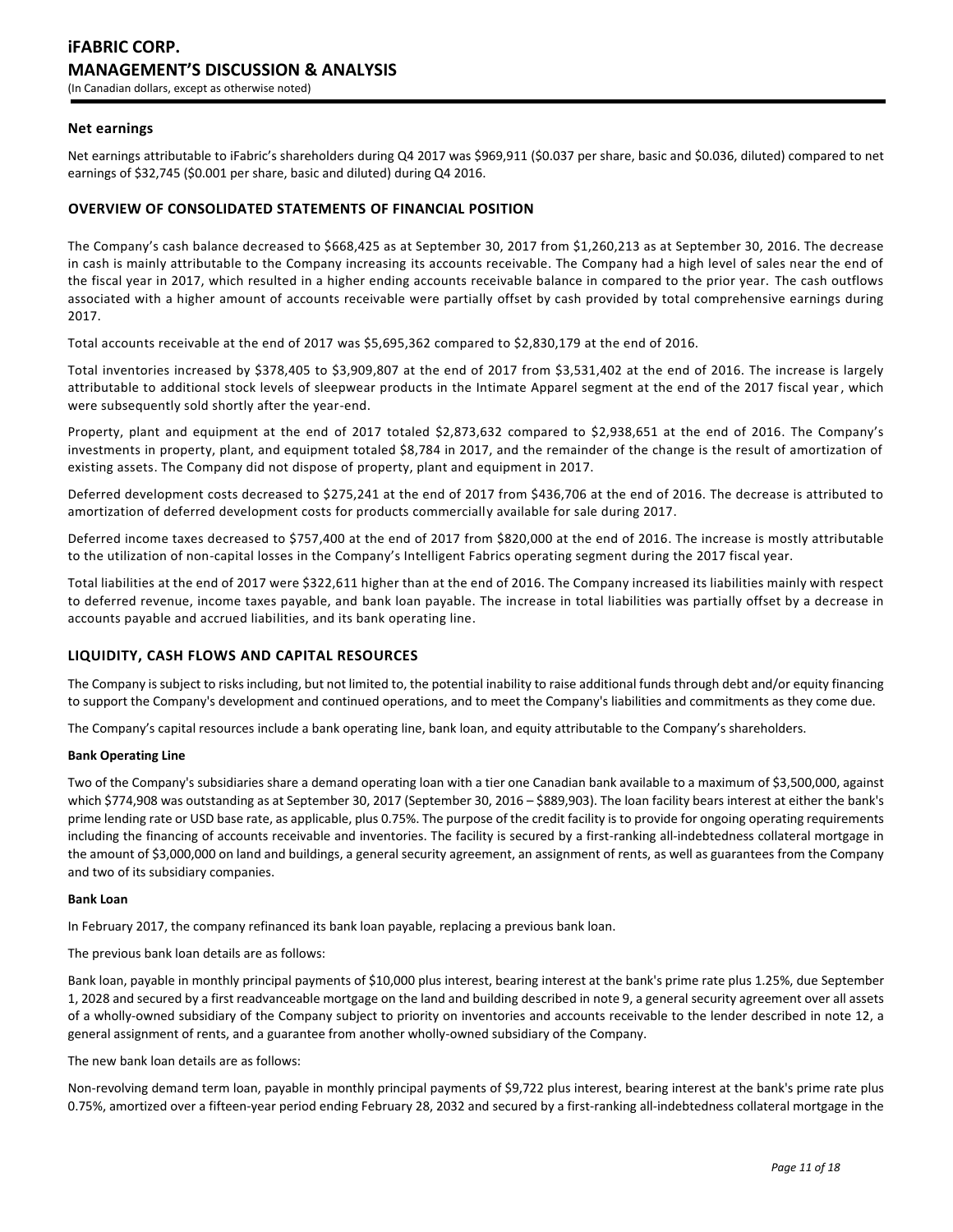amount of \$3,000,000 on land and buildings, a general security agreement, an assignment of rents, as well as guarantees from the Company and three of its subsidiary companies. As part of the debt refinancing, the Company increased its loan payable by \$350,000 for the purpose of financing working capital.

Notwithstanding the fact that this is a demand loan, and classified as a current liability, management expects to repay solely the minimum monthly principal payments, totaling \$116,667 over the next twelve months.

As at September 30, 2017, the total amount of this loan outstanding was \$1,681,944 (2016 - \$1,450,000 outstanding on the previous loan).

# **Working capital**

Working capital represents current assets less current liabilities. As at September 30, 2017, the Company's working capital was \$6,264,710 compared to working capital of \$5,300,067 as at September 30, 2016, representing an increase of \$964,643 or 18%.

# **Operating activities**

Cash used in operating activities totaled \$612,020 in 2017, compared to an amount of \$384,203 used in operating activities during 2016, representing an increase in cash outflow of \$227,817. The increase in operational cash outflow can be largely attributed to changes in non-cash operating working capital items, particularly accounts receivable, inventories, and accounts payable and accrued liabilities. The reduced operational cash flow was partially offset by increased cash flow from total comprehensive earnings in 2017.

# **Financing activities**

Cash provided by financing activities during 2017 amounted to \$29,016, compared to \$1,299,768 provided by financing activities during 2016, representing a decrease of \$1,270,752 in financing cash flow. The difference can be mostly attributed to the repayment of the Company's bank operating line during 2017, as opposed to the utilization of the bank operating line during 2016.

# **Investing activities**

Cash used in investing activities totaled \$8,784 in 2017 compared to an amount of \$507,368 used in investing activities during 2016. The change in investing cash flow is mainly the result of the Company purchasing equipment during 2016 to retrofit its head office.

# **OFF-BALANCE SHEET ARRANGEMENTS**

The Company has no off-balance sheet arrangements as of September 30, 2017, with the exception of the operating leases as noted in the "Commitments & Contractual Obligations" section below.

# **COMMITMENTS & CONTRACTUAL OBLIGATIONS**

The following details the Company's contractual obligations, under various operating lease agreements as at September 30, 2017:

|                                |         | Payments due by fiscal year ended |        |       |                          |              |
|--------------------------------|---------|-----------------------------------|--------|-------|--------------------------|--------------|
|                                |         |                                   |        |       | Subsequent               |              |
| <b>Contractual obligations</b> | 2018    | 2019                              | 2020   | 2021  | vears                    | <b>Total</b> |
| Operating leases               | 103,945 | 34,558                            | 27,816 | 3.070 | $\overline{\phantom{0}}$ | 169,389      |

The Company's other commitments are outlined below:

- The Company enters into foreign exchange forward contracts to manage the risks associated with exchange rate fluctuations. See note 7 of the Company's 2017 annual consolidated financial statements for more information.
- In terms of a worldwide license agreement, the Company has the right to use trademarks in connection with the manufacture, marketing, sale and distribution of certain licensed products. During the license term, the Company is required to pay a quarterly royalty on its net sales as defined in the agreement, on all products sold under the licensed marks. The effective royalty rates vary depending on the distribution channel and range from 4-10%. Minimum annual royalties have been established for the balance of the contract periods ending December 31, 2017, and 2018 in U.S. dollar amounts of \$288,000, and \$368,000, respectively. In addition, the Company is required to pay an advertising fee of 1-2%, depending on the distribution channel, payable quarterly, on its net sales as defined in the agreement, for promotion of the licensed products. The Company is also required to pay an administration fee for the last remaining year of the contract, due January 1, 2018, in the amount of \$20,500 USD. The license term is in effect until December 31, 2018.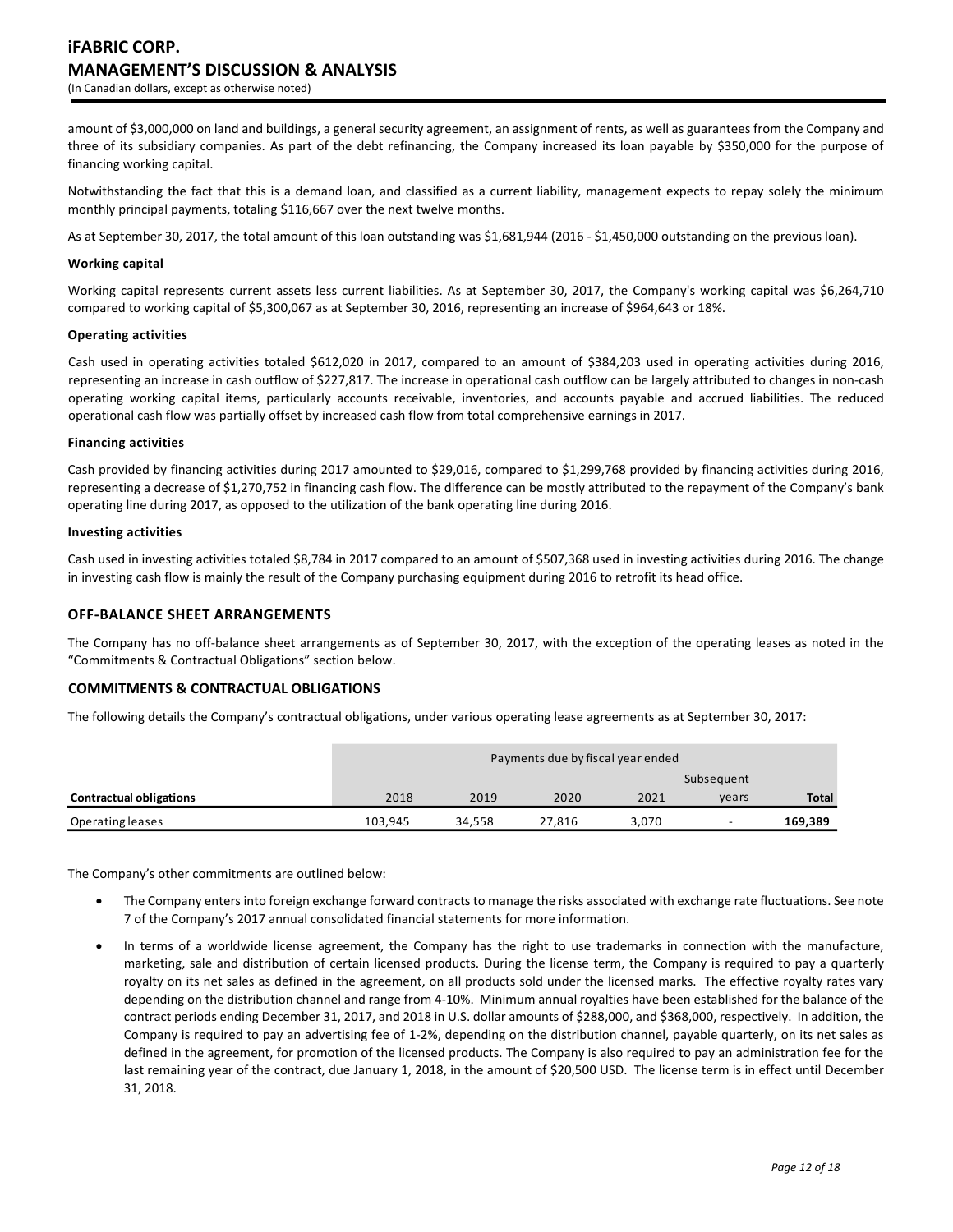# **RELATED PARTY TRANSACTIONS**

(a) Key management personnel of the Company are those individuals having authority and responsibility for planning, directing, and controlling the activities of the Company, including members of the Company's Board of Directors. The Company considers key management to be the Company's Board of Directors, which includes three executive officers of the Company.

Remuneration of key management personnel of the Company was as follows:

|                                                                                      | 2017      | 2016    |
|--------------------------------------------------------------------------------------|-----------|---------|
| Salaries, management and professional fees, directors' fees, and short-term benefits | 658.485   | 607,682 |
| Share-based compensation                                                             | 654.500   |         |
|                                                                                      | 1,312,985 | 607,682 |

Further information about the remuneration of certain individual executive officers and members of the Board of Directors will be provided in the Company's Management Information Circular, to be filed in respect of its fiscal 2017 shareholders' meeting.

- (b) Included in selling, general and administrative costs are management fees in the amount of nil (2016 \$13,200) paid to a company controlled by a director of one of the Company's subsidiaries.
- (c) Included in revenue is rental income earned in the amount of \$48,284 (2016 \$45,505) from a company controlled by a director of one of the Company's subsidiaries.
- (d) Included in accounts payable and accrued liabilities is an amount of \$15,000 (2016 \$15,000) due to directors and key management personnel of the Company in respect of unpaid fees.
- (e) Included in selling, general and administrative costs is an amount of \$63,737 (2016 \$52,729) paid to the spouse of an executive officer of the Company for marketing and administrative services rendered.

# **FINANCIAL RISK MANAGEMENT**

### **Credit risk**

Credit risk arises from the potential that a counter party will fail to perform its obligations. The Company routinely assesses the financial strength of its customers to mitigate its exposure to credit risk.

In order to mitigate its credit risk, the Company insures its trade accounts receivable with Chartis Insurance Company of Canada based on specific or discretionary credit limits, dependant on the level of amounts outstanding from individual customers at that time. At the financial year end, a claim in the amount of \$10,996 was still pending under this policy.

The Company's maximum exposure to credit risk is \$5,695,362 (2016 - \$2,830,179). Included in selling, general and administrative costs are bad debts of \$34,845 (2016 - \$10,887) expensed during the year.

The aging of trade accounts receivable is as follows:

|                                                           | September 30,<br>2017 | September 30,<br>2016 |
|-----------------------------------------------------------|-----------------------|-----------------------|
| Trade receivables not past due                            | 5,331,108             | 2,171,681             |
| Trade receivables past due and not impaired               |                       |                       |
| Under 31 days                                             | 351,951               | 410,568               |
| $31 - 60$ days                                            | 14,131                | 228,527               |
| $61 - 90$ days                                            | 2,817                 | 4,290                 |
| Over 90 days                                              | 3,002                 | 79,033                |
| Trade receivables, net of allowance for doubtful accounts | 5,703,009             | 2,894,099             |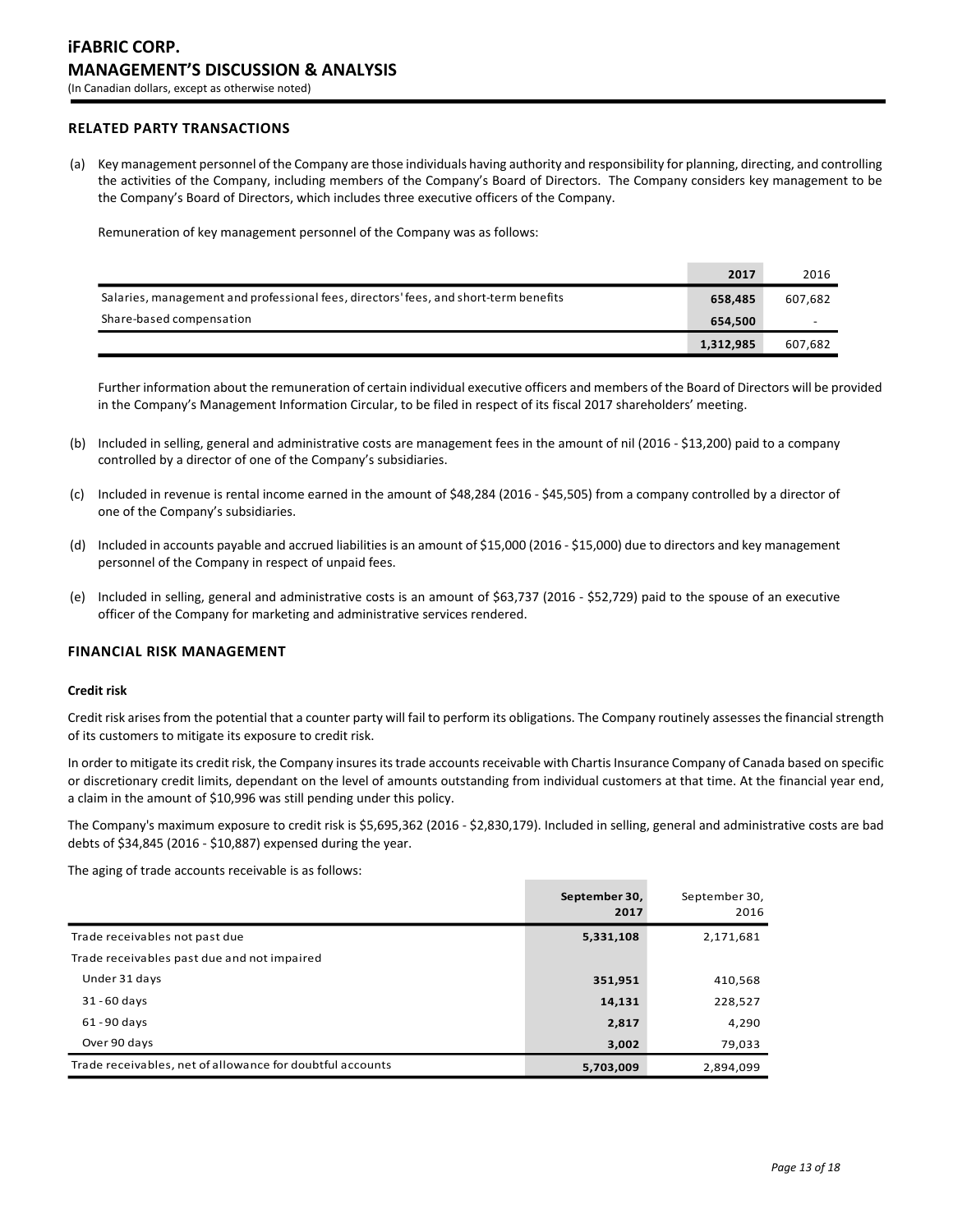#### **Economic dependence**

Approximately 52% of the Company's total sales were to two customers (2016 - 33% of sales were to two customers). At September 30, 2017, two customers accounted for 79% (September 30, 2016 - two customers accounted for 56%) of the Company's accounts receivable.

#### **Liquidity risk**

Liquidity risk is the risk that the Company will encounter difficulties in meeting its obligations associated with its financial liabilities. The Company is exposed to this risk mainly with respect to its accounts payable and accrued liabilities, income taxes payable, related party loans, and bank loan payable. The Company reduces its exposure to liquidity risk by ensuring that it documents when authorized payments become due, maintains an adequate line of credit to pay trade creditors and repays its bank loan interest and principal as it becomes due using cash generated from operations.

#### **Market risk**

Market risk is the risk that the fair value or future cash flows of a financial instrument will fluctuate because of changes in market prices. Market risk comprises three types of risk: currency risk, interest rate risk and other price risk. The Company is exposed to currency risk and interest rate risk.

#### **Currency risk**

The Company conducts certain of its operations in U.S. Dollars ("USD"), British Pounds Sterling ("GBP"), and New Taiwanese Dollars ("TWD"). The Company manages its currency risk with foreign exchange forward contracts (see note 7 of the Company's 2017 Consolidated Financial Statements). The following balances were included in the financial statements:

| <b>USD</b>                                       | September 30,<br>2017 | Septe6ber 30,<br>2016 |
|--------------------------------------------------|-----------------------|-----------------------|
| Cash                                             | 273,050               | 762,172               |
| Accounts receivable                              | 4,033,745             | 1,947,209             |
| Accounts payable and accrued liabilities         | (632, 472)            | (837, 100)            |
| Prepaid expenses and deposits                    | 104,976               | 195,228               |
| Foreign exchange forward contract margin deposit | 60,000                | 60,000                |
|                                                  | 3,839,299             | 2,127,509             |

| <b>GBP</b>                               | September 30,<br>2017 | September 30,<br>2016 |
|------------------------------------------|-----------------------|-----------------------|
| Cash                                     | 38,952                | 119,999               |
| Accounts receivable                      | 123,539               | 136,315               |
| Accounts payable and accrued liabilities | (21, 579)             | (47, 491)             |
|                                          | 140,912               | 208,823               |
|                                          |                       |                       |
| <b>TWD</b>                               | September 30,<br>2017 | September 30,<br>2016 |

| Cash                                     | 6,083,150  | $\overline{\phantom{0}}$ |
|------------------------------------------|------------|--------------------------|
| Accounts receivable                      | 7,406,796  | $\overline{\phantom{0}}$ |
| Accounts payable and accrued liabilities | (229, 431) | $\overline{\phantom{0}}$ |
|                                          | 13,260,515 | $\overline{\phantom{0}}$ |

The Company has performed a sensitivity analysis on its foreign currency denominated financial instruments. The effect of a 5% strengthening (weakening) of the USD against the Canadian Dollar as at September 30, 2017, in relation to the net amount of USD-denominated currency balances, would have resulted in an increase (decrease) of approximately \$130,000 to net earnings (loss) for 2017, all other variables held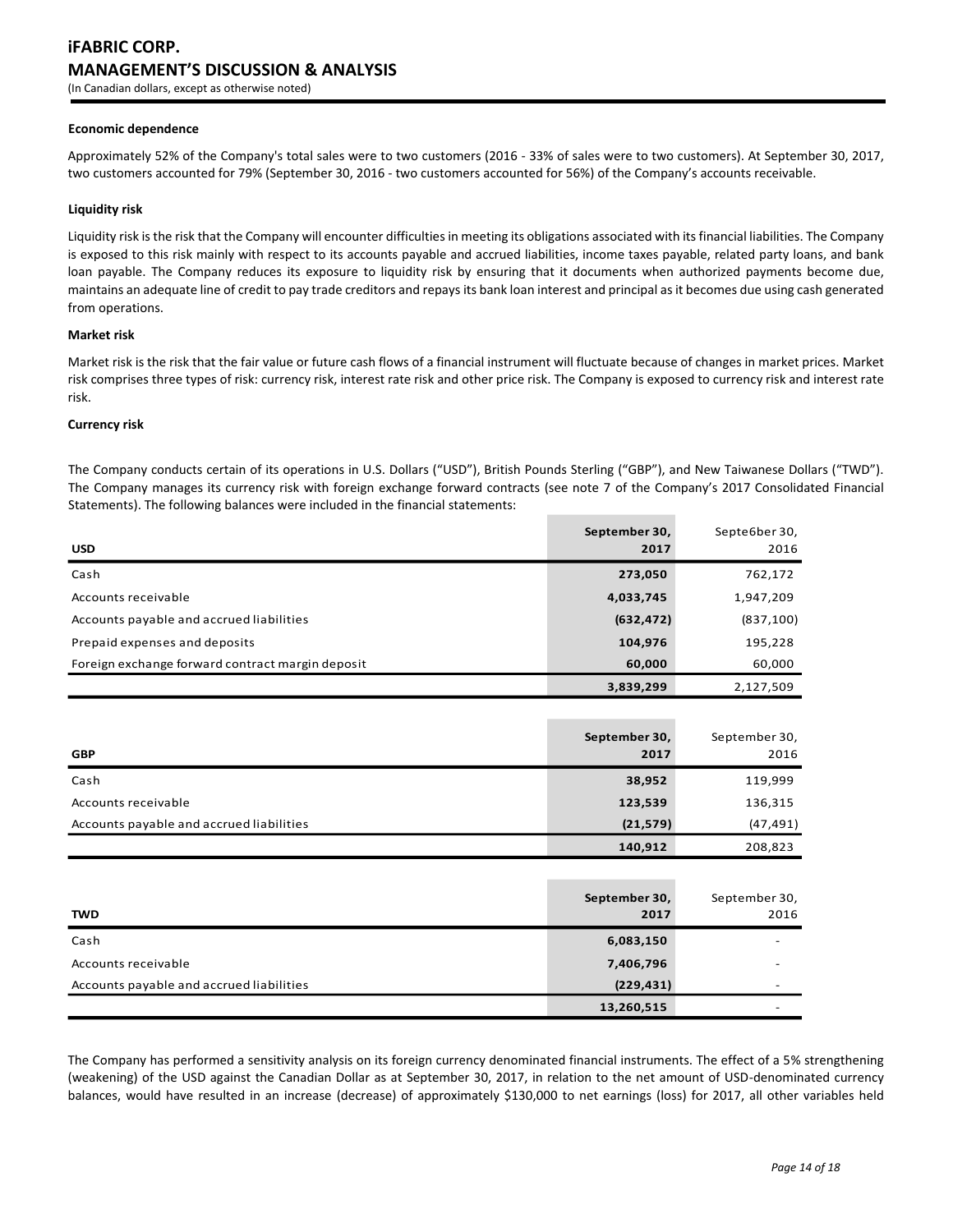constant. The effect of a 5% strengthening (weakening) of the GBP against the Canadian Dollar as at September 30, 2017, in relation to the net amount of GBP-denominated currency balances, would have resulted in an increase (decrease) of approximately \$6,000 to net earnings (loss) for 2017, all other variables held constant. The effect of a 5% strengthening (weakening) of the TWD against the Canadian Dollar as at September 30, 2017, in relation to the net amount of TWD-denominated currency balances, would have resulted in an increase (decrease) of approximately \$20,000 to net earnings (loss) for 2017, all other variables held constant.

### **Interest rate risk**

Interest rate risk is the risk that the fair value or future cash flows of a financial instrument will fluctuate due to changes in market interest rates. The Company is exposed to interest rate risk on its secured bank loan and its bank operating line, which bear interest at floating rates, since changes in market rates can cause fluctuations in cash flows.

The Company has performed a sensitivity analysis on its interest rate risk. The effect of a 1% decrease (increase) in the average interest rate paid during the year would have resulted in a gain (loss) of approximately \$19,000 recognized in net earnings (loss) for 2017, all other variables held constant.

# **OUTSTANDING SHARE DATA**

As of the date of this MD&A, the Company had 26,161,000 common shares outstanding. Furthermore, as of the date of this MD&A, the Company had 2,058,750 options issued and outstanding, of which 1,758,750 were exercisable, as well as 203,625 warrants outstanding.

# **RISKS & UNCERTAINTIES**

# **Financial**

The Company may require additional financing to fund future expansion initiatives. There can be no assurance that the Company will be able to obtain adequate financing in the future, or that the terms of such financing will be favourable. Failure to obtain such additional financing could result in delay or indefinite postponement of development of certain of the Company's business, and therefore affect its future cash flows, earnings, results of operations and financial condition.

# **Competition**

The Company faces significant competition in almost every aspect of its business, particularly from other companies that:

- Design, manufacture and distribute intimate apparel, sleepwear and accessories;
- Sell sprays, topical liquids and creams that repel biting insects;
- Sell sprays, liquids, creams, chemicals and textiles which have the ability to kill bacteria;
- Sell sprays, topical liquids, creams and oral medication that assist with the healing of skin and the control of skin irritations; and
- Distribute chemicals that can be applied to textiles in order to kill bacteria.

# **Licensing Arrangements**

The Company will be reliant on a number of key licensing and distribution agreements and its future performance could be materially affected by a termination of one or more of such agreements. Termination could arise as a result of any of the following:

- Failure to pay royalties or advertising contributions;
- Failure to meet minimum purchase obligations;
- Failure to achieve minimum sales targets;
- The breach of a material covenant;
- Failure to ship licensed products to authorized customers;
- Failure to give notice of intention to renew within the stipulated time period

# **Key Personnel**

The senior officers of the Company are critical to its success. In the event of the departure of a senior officer, the Company believes that it will be successful in attracting and retaining qualified successors but there can be no assurance of such success. Recruiting qualified personnel as the Company grows is critical to its success. As the Company's business activities grow, it will require additional key financial, administrative and technical personnel as well as additional operations staff. If the Company is not successful in attracting and training qualified personnel, the efficiency of its operations could be affected, which could have an adverse impact on the Company's future cash flows, earnings, results of operations and financial condition.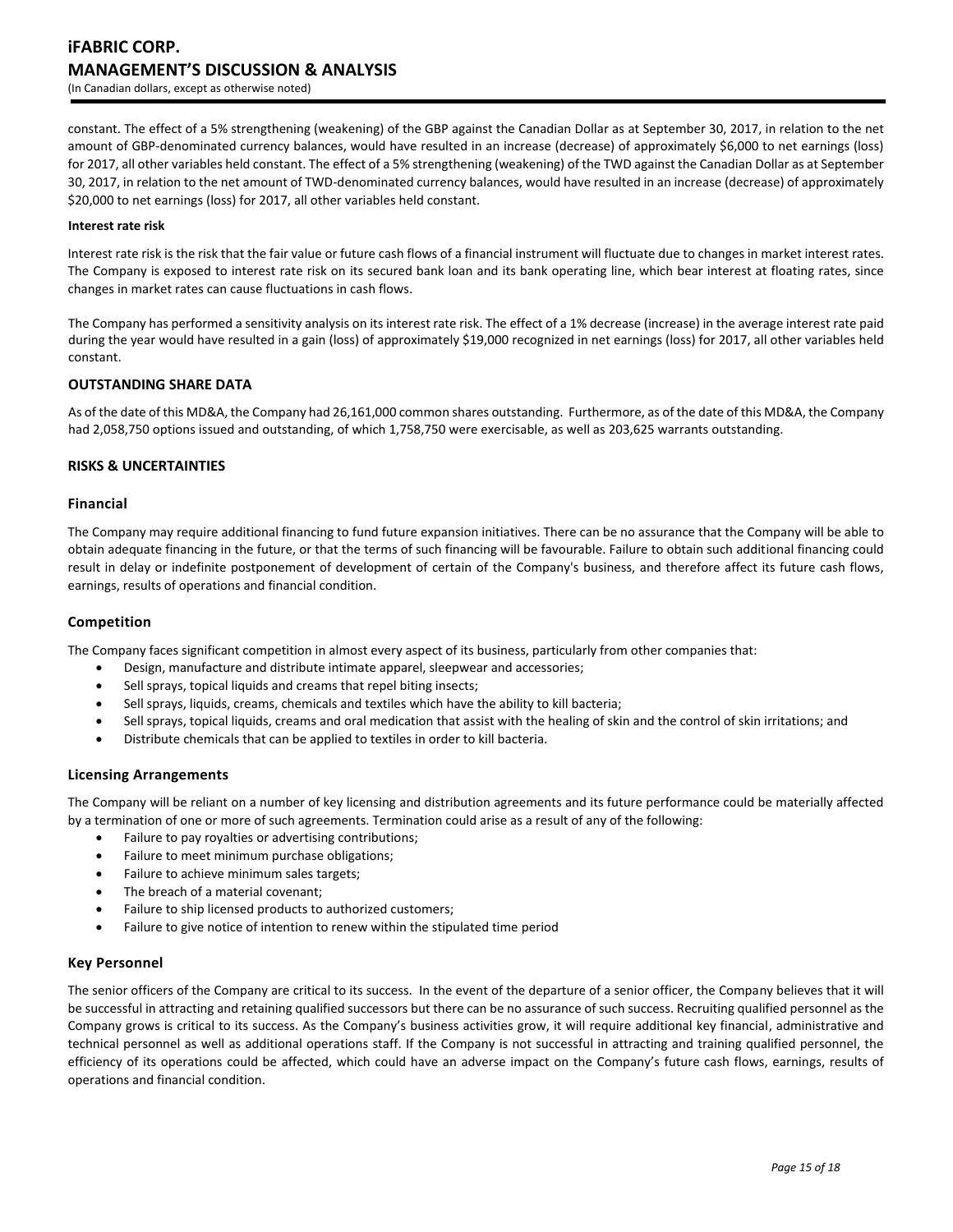# **Technological Advancements**

The chemical industry is subject to significant technological advancements, changing industry standards, market trends, customer preferences and competitive pressures which can, among other things, necessitate revisions in pricing strategies, price reductions and reduced profit margins. The success of the Company will depend on its ability to secure technological superiority in its products and maintain such superiority in the face of new technologies. No assurance can be given that further modification of product offerings of the Company will not be required in order to meet demands or to remain competitive.

# **Intellectual Property**

The success of the Company will depend, in part, on its ability to maintain proprietary protection over its intellectual property and operate without infringing the proprietary rights of third parties. Despite precautions, it may be possible for a third party to copy or otherwise obtain and use the Company's technologies without authorization. There can be no assurance that any steps taken by the Company will prevent misappropriation of its technologies.

# **Government Regulation and Regulatory Approvals**

Future changes in government regulation could adversely affect the industries in jurisdictions in which the Company operates or intends to operate.

With regard to its Intelligent Fabrics operating segment, the Company is dependent on regulatory approvals or registrations and the legal systems in the markets in which it operates, such as the U.S. Environmental Protection Agency ("EPA") and Health Canada. The Company currently has certain EPA registrations and is in process of securing additional approvals from both the EPA and Health Canada. There is no certainty that such approvals will be granted and regulators could, even after granting such approvals, be stringent on non-compliance with regulatory requirements or change such requirements, which could have a material adverse effect on the Company's business and result in adverse publicity.

# **Customer Adoption**

The Company's revenue in its Intelligent Fabrics division is highly dependent on the willingness of consumers to purchase products based upon their awareness of the benefits of such products. Different markets will require differing marketing strategies and the adoption of the Company's products may be slower than anticipated.

# **CRITICAL ACCOUNTING POLICIES AND ESTIMATES**

The preparation of these financial statements requires management to select appropriate accounting policies and to make judgments, estimates and assumptions that affect the reported amounts of assets, liabilities, revenues, expenses and the disclosure of contingent assets and liabilities at the end of the reporting period. The estimates and related assumptions are based on previous experience and other factors considered reasonable under the circumstances, the results of which form the basis of making assumptions about carrying values of assets and liabilities that are not readily apparent from other sources.

The estimates and underlying assumptions are reviewed on an ongoing basis. Revisions to accounting estimates are recognized in the period in which the estimate is revised if the revision affects only that period or in the period of revision and future periods if the revision affects both current and future periods.

Significant assumptions about the future that management has made and that could result in a material adjustment to the carrying amounts of assets and liabilities, in the event that actual results differ from assumptions made, relate to, but are not limited to, the following:

# **Valuation of inventories**

Provisions for non-saleable inventories are prepared by management based on their knowledge of sales history.

# **Recoverability of deferred development costs**

Management deems all such costs as recoverable based on the expectation of realizing future economic benefits through the profitable commercialization of the relevant products under development.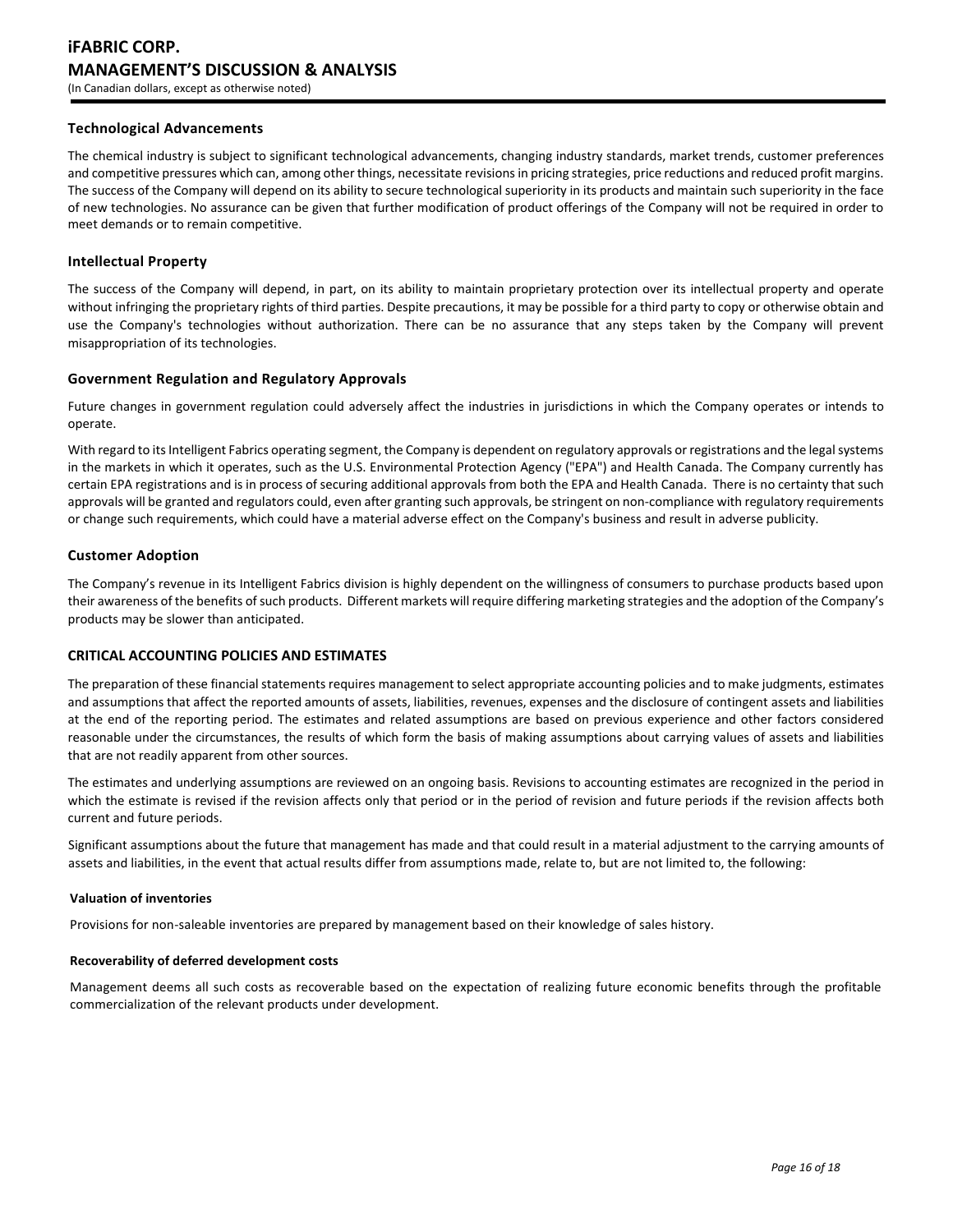### **Benefits of deferred income tax assets**

The recognition of deferred income tax assets is based on the Company's judgment. The assessment of the probability of future taxable income in which the deferred income tax assets can be utilized is based on management's best estimate of future taxable income that the Company expects to achieve based on its internal projections. The estimate is adjusted for significant non-taxable income and expenses and for specific limits to the use of any unused tax loss or credit. Deferred income tax assets are recognized to the extent it is probable that estimated taxable profit will be available against which the deductible temporary differences and the carry forward of unused tax losses can be utilized.

### **Estimated useful life of property, plant and equipment**

Management makes this estimate based on past experience with similar assets and future business plans.

#### **Share-based payment transactions**

The Company measures the cost of equity-settled transactions by reference to the fair value of the equity instruments at the date at which they are granted. Estimating fair value for share-based payment transactions requires determining the most appropriate valuation model, which is dependent on the terms and conditions of the grant. This estimate also requires determining and making assumptions about the most appropriate inputs to the valuation model including the expected life, volatility, dividend yield of the share option and forfeiture rate.

Actual results could differ from these estimates and may require a material adjustment to the carrying amount of affected assets and liabilities, or on the reported results of revenues, expenses, gains or losses.

# **ACCOUNTING POLICY DEVELOPMENTS**

# **(a) Adoption of new or amended accounting standards**

During the year ended September 30, 2017, the Company did not amend any of its accounting policies as the result of new or revised accounting standards which became effective for the annual reporting period commencing on October 1, 2016. The following amendments and improvements to existing standards were adopted by the Company effective October 1, 2016:

- i) Amendments to IAS 1, 'Presentation of Financial Statements', was issued by the IASB in December 2014, as part of its major initiative to improve presentation and disclosure in financial reports. These amendments will not require any significant change to current practice, but should facilitate improved financial statement disclosures. The amendments are effective for annual periods beginning on or after January 1, 2016, with early adoption permitted. There was no impact or adjustments necessary as a result of applying the revised rules.
- ii) 'Annual Improvements to IFRSs 2012-2014 Cycle' was approved by the IASB in September 2014. These improvements included amendments to a number of IFRSs as a result of the annual improvements project. The revised rules are effective for annual periods beginning on or after January 1, 2016, with early adoption permitted. There was no impact or adjustments necessary as a result of applying the revised rules.

#### **(b) Future changes in accounting standards**

Certain new standards, interpretations, amendments and improvements to existing standards were issued by the IASB or IFRIC that are mandatory for accounting periods beginning on January 1, 2018 or later periods. The standards impacted that are applicable to the Company are as follows:

- i) IFRS 9, 'Financial Instruments' was issued in November 2009 as the first step in its project to replace IAS 39 'Financial Instruments: Recognition and Measurement'. IFRS 9 introduces new requirements for classifying and measuring financial assets that must be applied starting January 1, 2018, with early adoption permitted. The IASB amended IFRS 9 in November 2013 to add new requirements for classifying and measuring financial liabilities, de-recognition of financial instruments, impairment and hedge accounting. The standard is not expected to have a significant impact on the Company's accounting for financial instruments.
- ii) IFRS 15, 'Revenue From Contracts With Customers' was issued in May 2014. The standard provides a comprehensive framework for recognition, measurement, and disclosure of revenue from contracts with customers except for those that fall within the scope of IAS 17, 'Leases' or other applicable IFRS. Application of the standard is mandatory for annual reporting periods beginning on or after January 1, 2018, with early adoption permitted. The adoption of IFRS 15 is not expected to have a significant impact on the Company's accounting for revenue and the Company is currently assessing when to adopt IFRS 15.